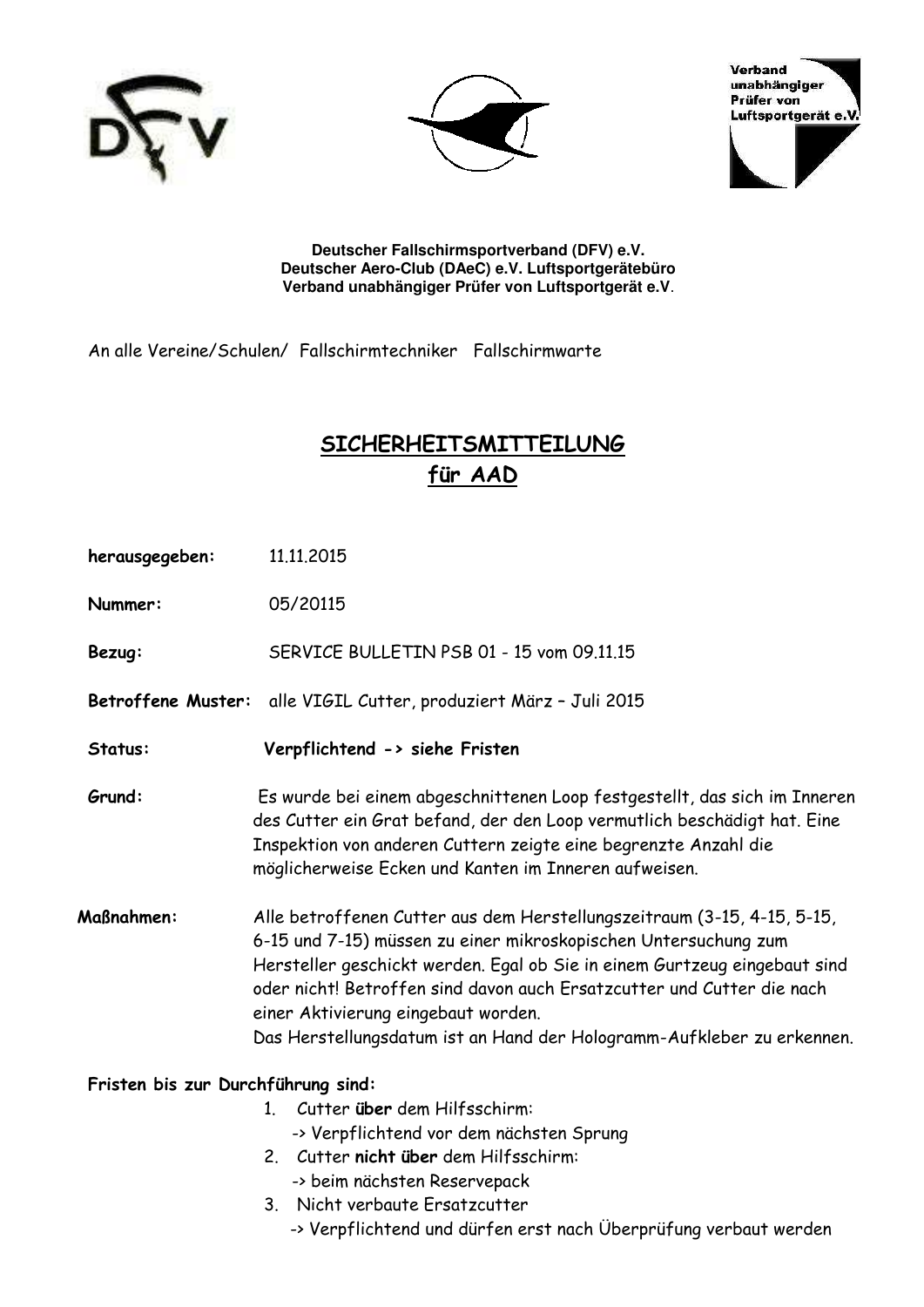|              | Die Loops sind bei den betroffenen Cuttern zwingend zu wechseln!<br>Es ist nach den Schritten 1-4 des Bulletins zu verfahren.<br>Die Prüfung und evtl. Installation des neuen Cutters sind auf der<br>Begleitkarte des Vigil folgender Hinweis als Bestätigung einzutragen:                                                                                                                                                                                                    |
|--------------|--------------------------------------------------------------------------------------------------------------------------------------------------------------------------------------------------------------------------------------------------------------------------------------------------------------------------------------------------------------------------------------------------------------------------------------------------------------------------------|
|              | Datum, Ort, Wer, "Erfüllt die PSB 01-2015" Unterschrift                                                                                                                                                                                                                                                                                                                                                                                                                        |
| Bemerkungen: | Advanced Aerospace Designs erwartet nicht, das jeder Cutter davon<br>betroffen ist, möchte aber trotzdem im Interesse der Sicherheit eine<br>Überprüfung der aufgelisteten Cutter vornehmen.<br>Der Hersteller schickt die geprüften Cutter mit einer blauen Markierung<br>an der Oberseite des Cutters und einer Prüfkarte zurück. Durch die<br>Markierung kann nachvollzogen werden, ob der Cutter kontrolliert wurde.<br>In der Anlage findet Ihr die originale Mitteilung. |
| Verteiler:   | Techniker, Warte, Händler, Vereine, Sprungzentren.                                                                                                                                                                                                                                                                                                                                                                                                                             |

Dresden , den 11.11.2015

Ralf Homuth Ralf Homuth

Referat Technik DFV Geschäftsstellenleiter VuPL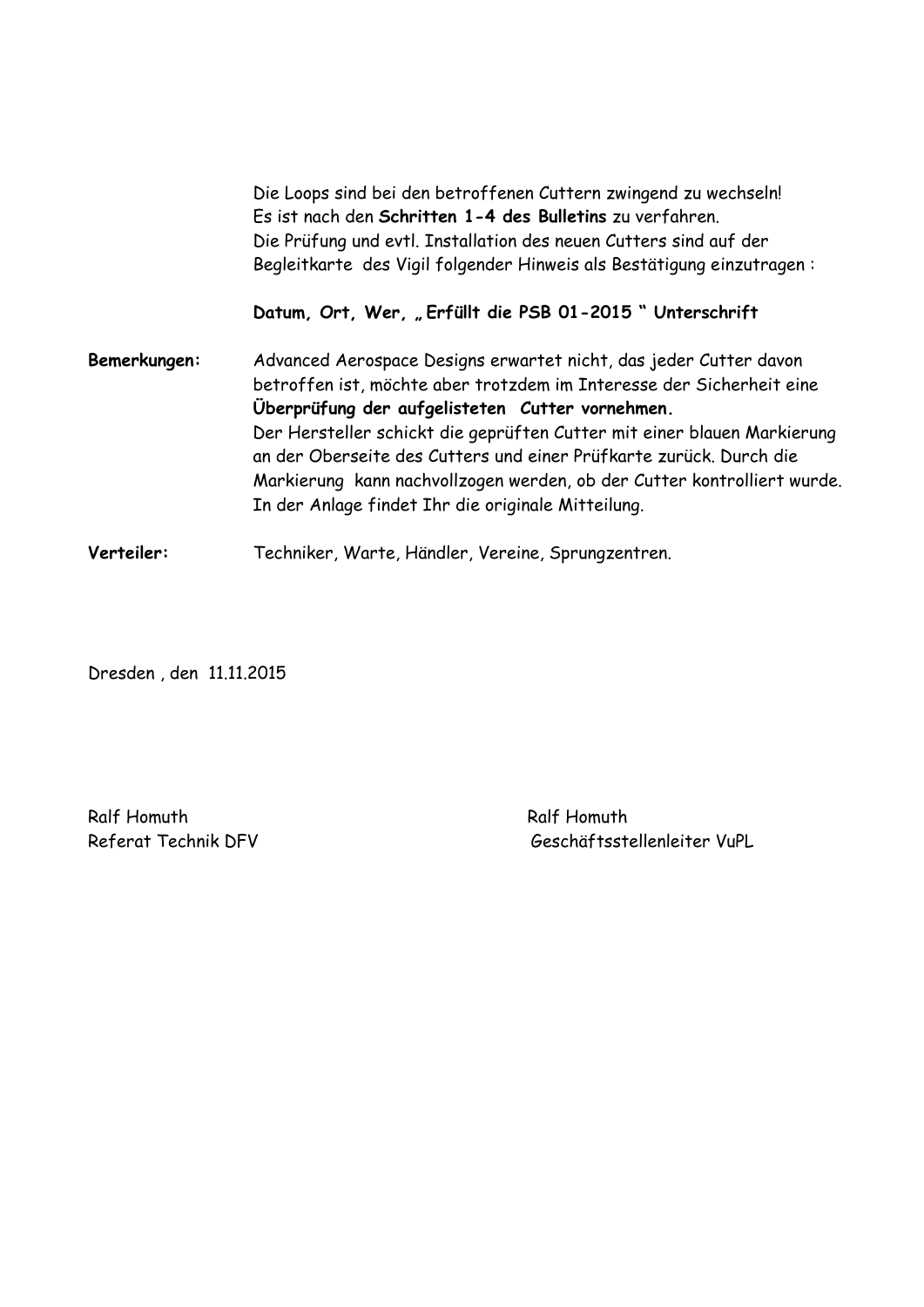

### **PRODUCT SERVICE BULLETIN**

## **Issue Date: 09 November 2015**

## **Bulletin Number: PSB 01-2015**

## **Subject: Vigil Cutters manufactured March 2015 – July 2015 (03/2015 – 07/2015)**

### **Compliance: Mandatory (See Compliance section for details.)**

# **Identification:**

All Vigil AAD cutters with Date of Manufacture from 01 March 2015 through 31 July 2015. (3-15, 4-15, 5-15, 6-15 and 7-15) (mm-yy), whether or not the cutter is actually installed in a harness-container AAD system.



All affected serial numbers of Vigil units and cutter hologram numbers can be found in List A (Cutters mounted on Vigil AADs at the factory or in the field) or List B (Spare part cutters), attached to this PSB.

## **Background:**

Upon investigating a report of a severed closing loop, it was determined that a rough edge inside the cutter abraded the loop fabric, causing it to fail.

Inspection of other cutters revealed a limited range of cutters which could potentially have rough edges inside. Subject cutters appear to be more likely to abrade the closing loop in equipment where the cutter is placed above the pilot chute. We do not expect to find that every cutter in this range of cutters has an issue, but in the interest of saftey we are requiring that every cutter in this range be inspected.

A.A.D. nv/sa has determined that all cutters identified as having been produced during the specified date of manufacture range (3-15, 4-15, 5-15, 6-15 and 7-15) (mm-yy), whether or not they are installed in a harnesscontainer-AAD system, must be recalled for in-house microscopic inspection at A.A.D. nv/sa, and that all reserve container closing loops with which a subject cutter was used must be replaced.



### *PSB VIGIL-01-2015 page 1/4*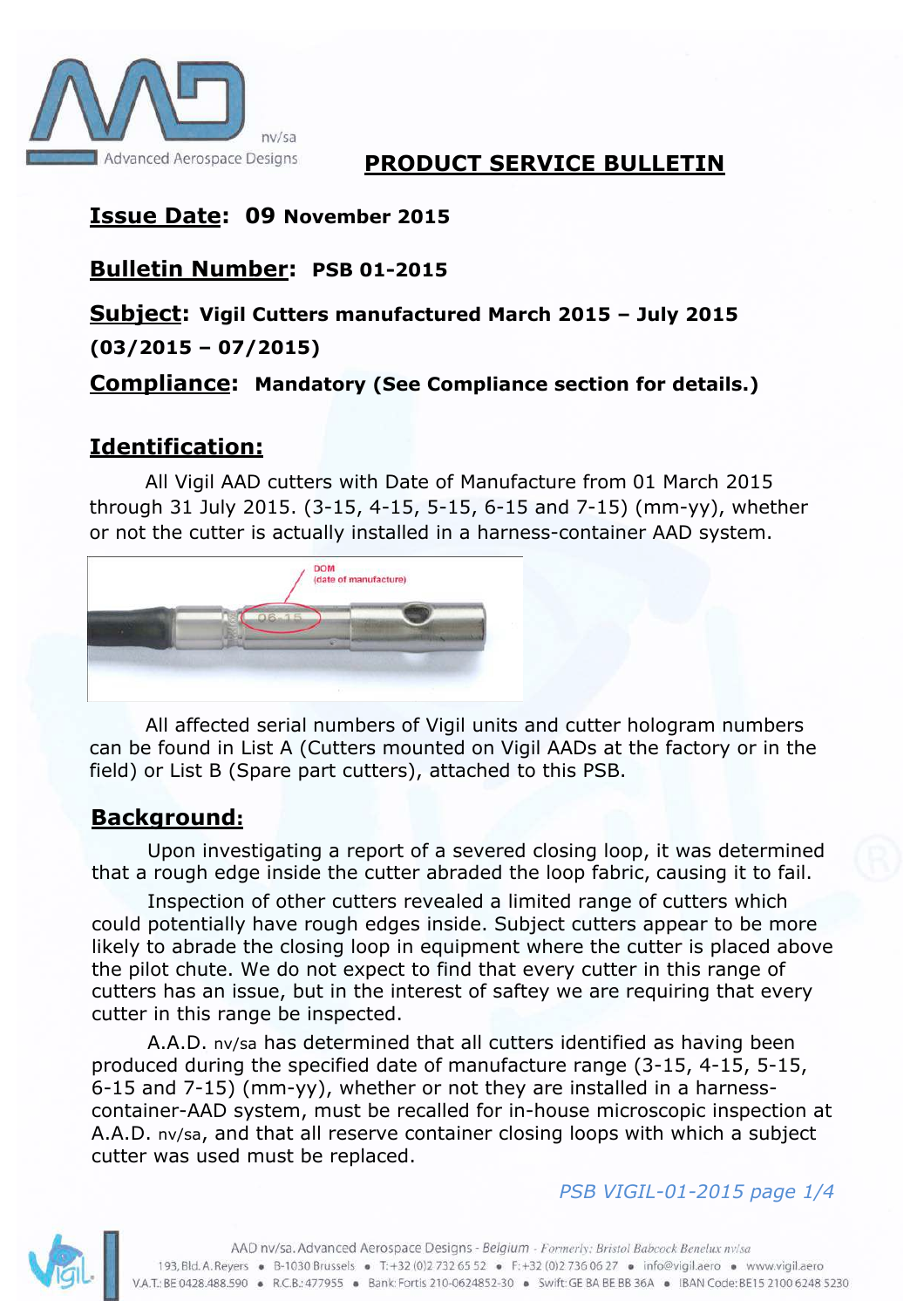

After inspection of the returned subject cutter by A.A.D. nv/sa, a blue paint dot will be placed on top of the cutter to indicate that the cutter has been inspected and approved by A.A.D. nv/sa. A cutter will be returned, which will be accompanied by a new service card, dated and signed with a special stamp, confirming the inspection of the cutter.







Front side Service Card Back side Service Card

A.A.D. nv/sa has developed procedures to accomplish the cutter recall and to minimize the inconvenience to the users of parachute equipment containing a subject cutter.

### *PSB VIGIL-01-2015 page 2/4*

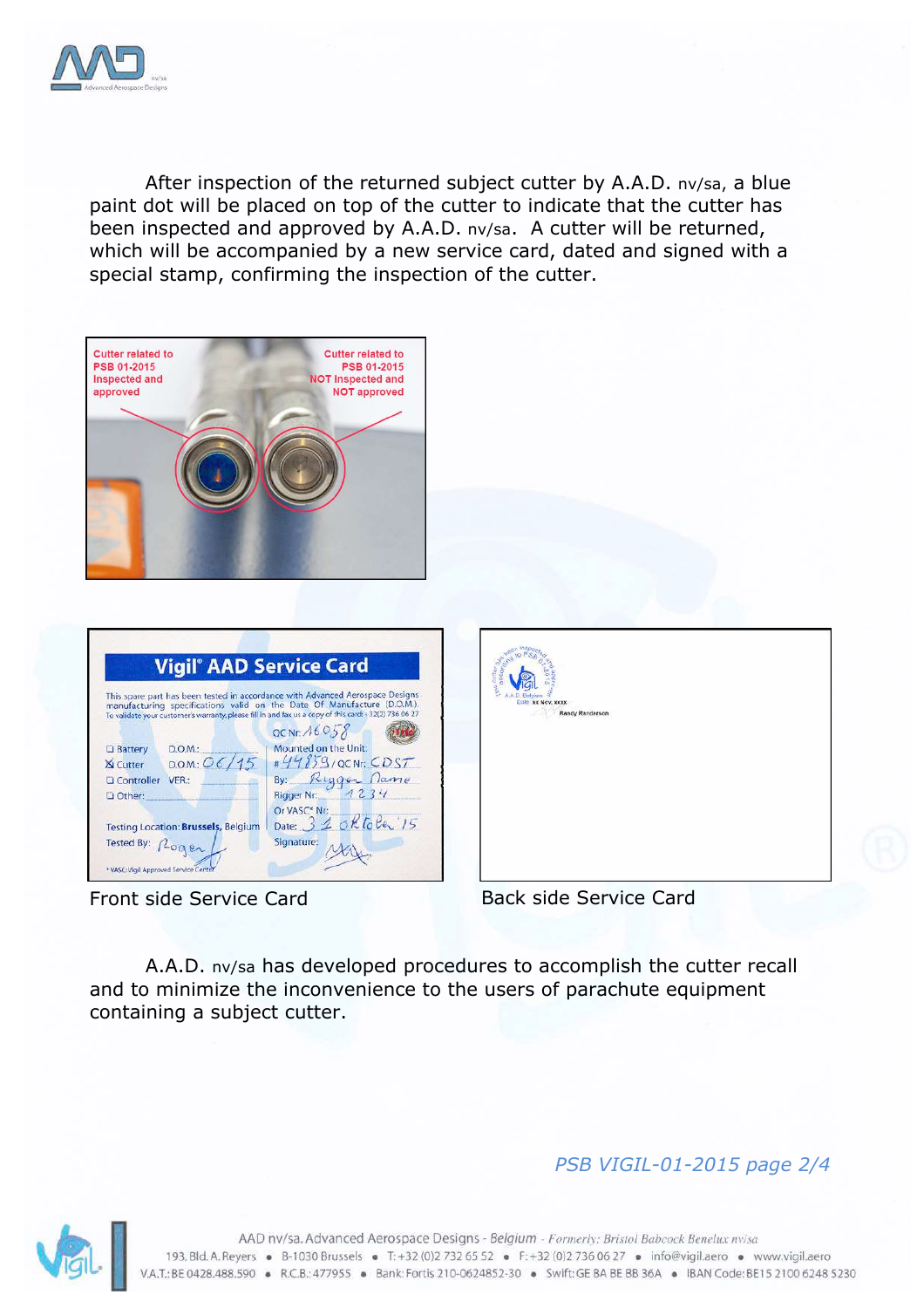

## **Compliance Procedure:**

#### **Step 1:** Identify your cutter

- If your original cutter has never been replaced:



The hologram number (Gold) on your cutter is the same as the hologram number (Gold) mentioned on the Certificate Card that was delivered to you together with your Vigil assembly. If you can't retrieve your Certificate Card you can check the back of your original Vigil control unit, if accessible (harness-container dependent). The hologram number (Gold) on the back of the original control unit is the same as the one on your original cutter. If you are unable to check the back of the original control unit, you can verify the serial number of your Vigil using the info menu during start up of your Vigil. For more information on accessing the start up menu, if necessary, please consult your manual or our website ( www.vigil.aero ).

- If your cutter has been replaced after March 1<sup>st</sup> 2015 (i.e. after an activation):



The hologram number (Silver/Red) on your cutter is the same as the hologram number (Silver/Red) on your Service Card that was delivered to you together with your replacement cutter. If you cannot retrieve your Service Card you will have no choice but to visually check the hologram placed on your cutter.

- If you have a cutter in stock that was purchased or received after March 2015: Visually check the hologram placed on the cutter.

#### **Step 2:**

- If your cutter's hologram number **does not** appear on List A or List B from this PSB 01-2015, no further action is necessary.

- If your cutter's hologram number **does** appear in List A or List B from this PSB 01- 2015, you should proceed to step 3.

#### **Step 3:**

- Please visit www.vigil.aero/psb012015, and choose the appropriate procedure, according to your location.

#### **Step 4:**

- After receipt and installation of a replacement cutter in a harness-container-AAD system, the rigger must enter on the packing data card: "Complies with PSB 01-2015." This should be entered in the section that lists the AAD serial number.

### *PSB VIGIL-01-2015 page 3/4*

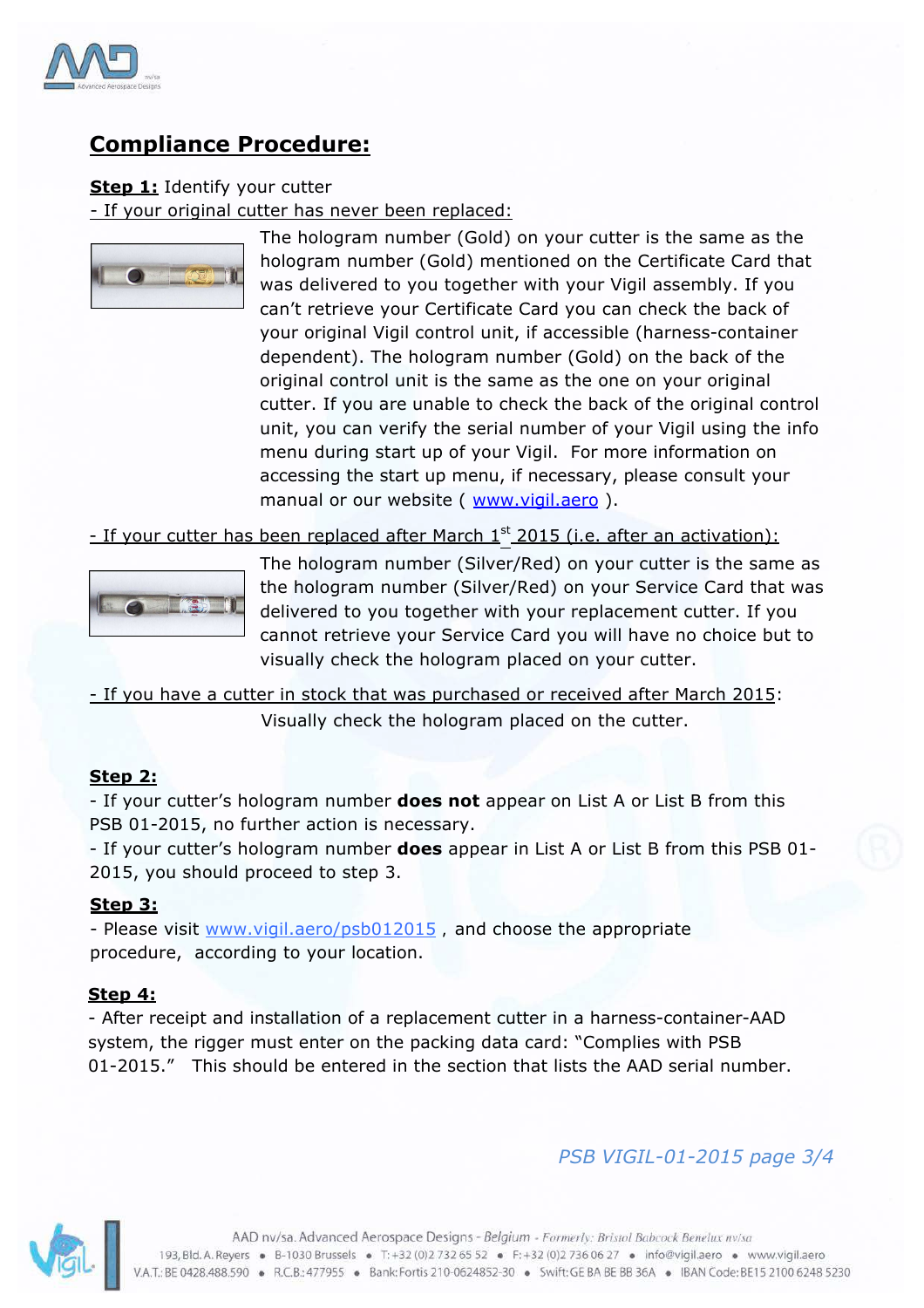

### **Compliance Time Limits:**

**If it is determined that the cutter manufacturing date is within the affected cutter range, the cutter MUST be returned to A.A.D. nv/sa to be inspected, whether or not your inspection reveals damage to the closing loop. To return the cutter, follow the instructions above.** 

#### **Time for Compliance:**

**(1) For equipment in which the cutter is located above the pilot chute, compliance is MANDATORY, PRIOR TO THE NEXT JUMP.**

**(2) For equipment in which the cutter is NOT located above the pilot chute, compliance is MANDATORY, AT THE TIME OF THE NEXT RESERVE REPACK.**

**(3) For cutters not installed in a harness-container-AAD system and which are on List B, compliance is MANDATORY, AND NONE SHOULD BE INSTALLED IN ANY SYSTEM PRIOR TO COMPLIANCE WITH THIS SERVICE BULLETIN.**

**If there are any questions about the applicability, subject matter or procedures contained in this service bulletin, contact A.A.D. nv/sa or Vigil America, Inc.**

### **Authority:**

Jo Smolders Edwin Bollaerts Managing Director Office Manager

#### **A.A.D. nv/sa**

Bd. A. Reyers, 193 1030 Brussels – Belgium – Europe Tel: +32.2.732.65.52 Fax: +32.2.736.06.27 www.vigil.aero - psb@vigil.aero

#### **Vigil America, Inc.**

1400 Flightline Blvd., Suite C DeLand, FL 32724 Tel: +1.386.736.8464 Fax: +1.386.736.8468 www.vigil.aero - candace@vigil.aero

# **Distribution of this Advisory Product Service Bulletin shall include, but is not limited to:**

- All identified owners of affected Vigil AAD units/cutters.
- All AAD dealers.
- Parachute Industry Association.
- All identified parachuting publications.
- All identified parachuting Federations and Associations
- All National Aero Clubs, Parachuting Section.
- IPC Technical Committee.

### *PSB VIGIL-01-2015 page 4/4*

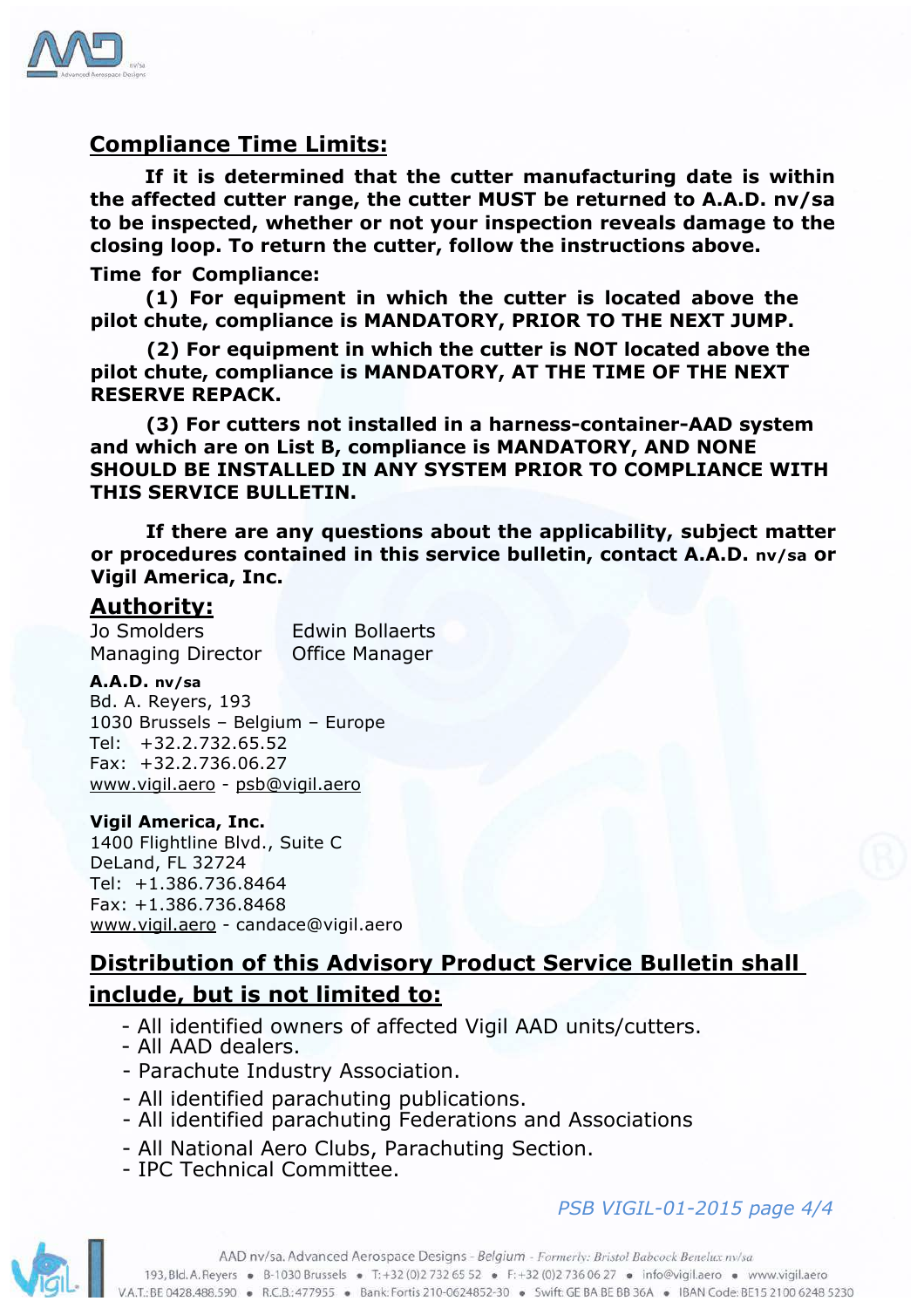

**by PSB 01-2015)**

Page 01/12

| <b>SN Vigil</b> | <b>Cutter</b> | <b>SN Vigil</b> | <b>Cutter</b>    |  | <b>SN Vigil</b> | <b>Cutter</b> |             | <b>SN Vigil</b> |       | <b>Cutter</b> |  |
|-----------------|---------------|-----------------|------------------|--|-----------------|---------------|-------------|-----------------|-------|---------------|--|
| 14527           | 17588         | 43789           | CCOE             |  | 44131           | <b>CCPR</b>   |             | 44177           |       | <b>CCRK</b>   |  |
| 34660           | 17613         | 43790           | <b>CCOF</b>      |  | 44132           | <b>CCPS</b>   |             | 44178           |       | <b>CCRL</b>   |  |
| 37692           | 17550         | 43791           | CCOG             |  | 44133           | <b>CCPT</b>   |             | 44179           |       | <b>CCRM</b>   |  |
| 37747           | 17594         | 44090           | <b>CCWF</b>      |  | 44134           | <b>CCQM</b>   |             | 44180           |       | <b>CCRN</b>   |  |
| 37774           | <b>ARLD</b>   | 44091           | <b>CCWG</b>      |  | 44135           | <b>CCPV</b>   |             | 44181           |       | <b>CCRO</b>   |  |
| 37777           | 17554         | 44092           | <b>CCWH</b>      |  | 44136           | <b>CCPW</b>   |             |                 | 44182 | <b>CCRP</b>   |  |
| 37778           | 17559         | 44093           | <b>CCWI</b>      |  | 44137           | <b>CCPX</b>   |             | 44183           |       | <b>CCRQ</b>   |  |
| 37779           | 17560         | 44095           | <b>CCOH</b>      |  | 44138           | <b>CCPY</b>   |             |                 | 44184 | <b>CCRR</b>   |  |
| 37780           | 17602         | 44096           | <b>CCOI</b>      |  | 44139           | <b>CCPZ</b>   |             | 44185           |       | <b>CCRS</b>   |  |
| 37786           | 17587         | 44097           | CCO <sub>J</sub> |  | 44140           | <b>CCQA</b>   |             |                 | 44186 | <b>CCRT</b>   |  |
| 37788           | 17556         | 44098           | <b>CCOK</b>      |  | 44141           | <b>CCQB</b>   |             |                 | 44187 | <b>CCRU</b>   |  |
| 42832           | 17493         | 44099           | CCOL             |  | 44142           | CCQC          |             |                 | 44188 | <b>CCRV</b>   |  |
| 43590           | <b>CCFY</b>   | 44100           | <b>CCOM</b>      |  | 44143           | <b>CCQD</b>   |             | 44189           |       | <b>CCRW</b>   |  |
| 43759           | <b>CCNC</b>   | 44101           | <b>CCON</b>      |  | 44144           | <b>CCQE</b>   |             |                 | 44190 | <b>CCRX</b>   |  |
| 43760           | CCQL          | 44102           | CCOO             |  | 44145           | <b>CCQF</b>   |             | 44191           |       | <b>CCRY</b>   |  |
| 43761           | <b>CCND</b>   | 44103           | <b>CCOP</b>      |  | 44146           | <b>CCQG</b>   |             | 44192           |       | <b>CCRZ</b>   |  |
| 43762           | <b>CCNE</b>   | 44104           | <b>CCOQ</b>      |  | 44147           | <b>CCQH</b>   |             | 44193           |       | <b>CCSA</b>   |  |
| 43763           | <b>CCNF</b>   | 44105           | <b>CCOR</b>      |  | 44148           | CCQI          |             |                 | 44194 | <b>CCSB</b>   |  |
| 43764           | <b>CCNG</b>   | 44106           | <b>CCOS</b>      |  | 44149           | <b>CCQJ</b>   |             | 44195           |       | CCSC          |  |
| 43766           | <b>CCNH</b>   | 44107           | <b>CCOT</b>      |  | 44150           |               | <b>CCQK</b> |                 | 44196 | <b>CCSD</b>   |  |
| 43767           | <b>CCNI</b>   | 44108           | CCOU             |  | 44151           | <b>CCQN</b>   |             | 44197           |       | <b>CCSE</b>   |  |
| 43768           | <b>CCNJ</b>   | 44110           | CCOW             |  | 44152           | <b>CCQO</b>   |             | 44198           |       | <b>CCSF</b>   |  |
| 43769           | <b>CCNK</b>   | 44111           | <b>CCOX</b>      |  | 44153           | <b>CCQP</b>   |             | 44199           |       | CCSG          |  |
| 43770           | <b>CCNL</b>   | 44112           | <b>CCOY</b>      |  | 44154           | CCQQ          |             | 44200           |       | <b>CCSH</b>   |  |
| 43771           | <b>CCNM</b>   | 44113           | <b>CCOZ</b>      |  | 44155           | <b>CCQR</b>   |             | 44201           |       | <b>CCSI</b>   |  |
| 43772           | <b>CCNN</b>   | 44114           | <b>CCPA</b>      |  | 44157           | <b>CCQT</b>   |             |                 | 44202 | <b>CCSJ</b>   |  |
| 43773           | <b>CCNO</b>   | 44115           | <b>CCPB</b>      |  | 44158           | CCQU          |             | 44203           |       | <b>CCSK</b>   |  |
| 43774           | <b>CCNP</b>   | 44116           | <b>CCPC</b>      |  | 44159           | CCQV          |             |                 | 44204 | <b>CCSL</b>   |  |
| 43775           | <b>CCNQ</b>   | 44117           | <b>CCPD</b>      |  | 44160           | <b>CCQW</b>   |             |                 | 44205 | <b>CCSM</b>   |  |
| 43776           | <b>CCNR</b>   | 44118           | <b>CCPE</b>      |  | 44161           |               | <b>CCQX</b> | 44206           |       | <b>CCSN</b>   |  |
| 43777           | <b>CCNS</b>   | 44119           | <b>CCPF</b>      |  | 44162           | <b>CCQY</b>   |             |                 | 44208 | <b>CCSO</b>   |  |
| 43778           | <b>CCNT</b>   | 44120           | <b>CCPG</b>      |  | 44163           | CCQZ          |             |                 | 44209 | <b>CCSP</b>   |  |
| 43779           | <b>CCNU</b>   | 44121           | <b>CCPH</b>      |  | 44164           | <b>CCRA</b>   |             |                 | 44210 | <b>CCSQ</b>   |  |
| 43780           | <b>CCNV</b>   | 44122           | <b>CCPI</b>      |  | 44168           | <b>CCRB</b>   |             |                 | 44211 | <b>CCSR</b>   |  |
| 43781           | <b>CCNW</b>   | 44123           | <b>CCPJ</b>      |  | 44169           | <b>CCRC</b>   |             |                 | 44212 | <b>CCSS</b>   |  |
| 43782           | <b>CCNX</b>   | 44124           | <b>CCPK</b>      |  | 44170           | <b>CCRD</b>   |             |                 | 44213 | <b>CCST</b>   |  |
| 43783           | <b>CCNY</b>   | 44125           | <b>CCPL</b>      |  | 44171           | <b>CCRE</b>   |             |                 | 44214 | CCSU          |  |
| 43784           | <b>CCNZ</b>   | 44126           | <b>CCPM</b>      |  | 44172           | <b>CCRF</b>   |             |                 | 44215 | <b>CCSV</b>   |  |
| 43785           | <b>CCOA</b>   | 44127           | <b>CCPN</b>      |  | 44173           | <b>CCRG</b>   |             |                 | 44216 | <b>CCSW</b>   |  |
| 43786           | <b>CCOB</b>   | 44128           | <b>CCPO</b>      |  | 44174           | <b>CCRH</b>   |             |                 | 44217 | <b>CCSX</b>   |  |
| 43787           | CCOC          | 44129           | <b>CCPP</b>      |  | 44175           | <b>CCRI</b>   |             |                 | 44218 | <b>CCSY</b>   |  |
| 43788           | CCOD          | 44130           | <b>CCPQ</b>      |  | 44176           | <b>CCRJ</b>   |             |                 | 44219 | CCSZ          |  |

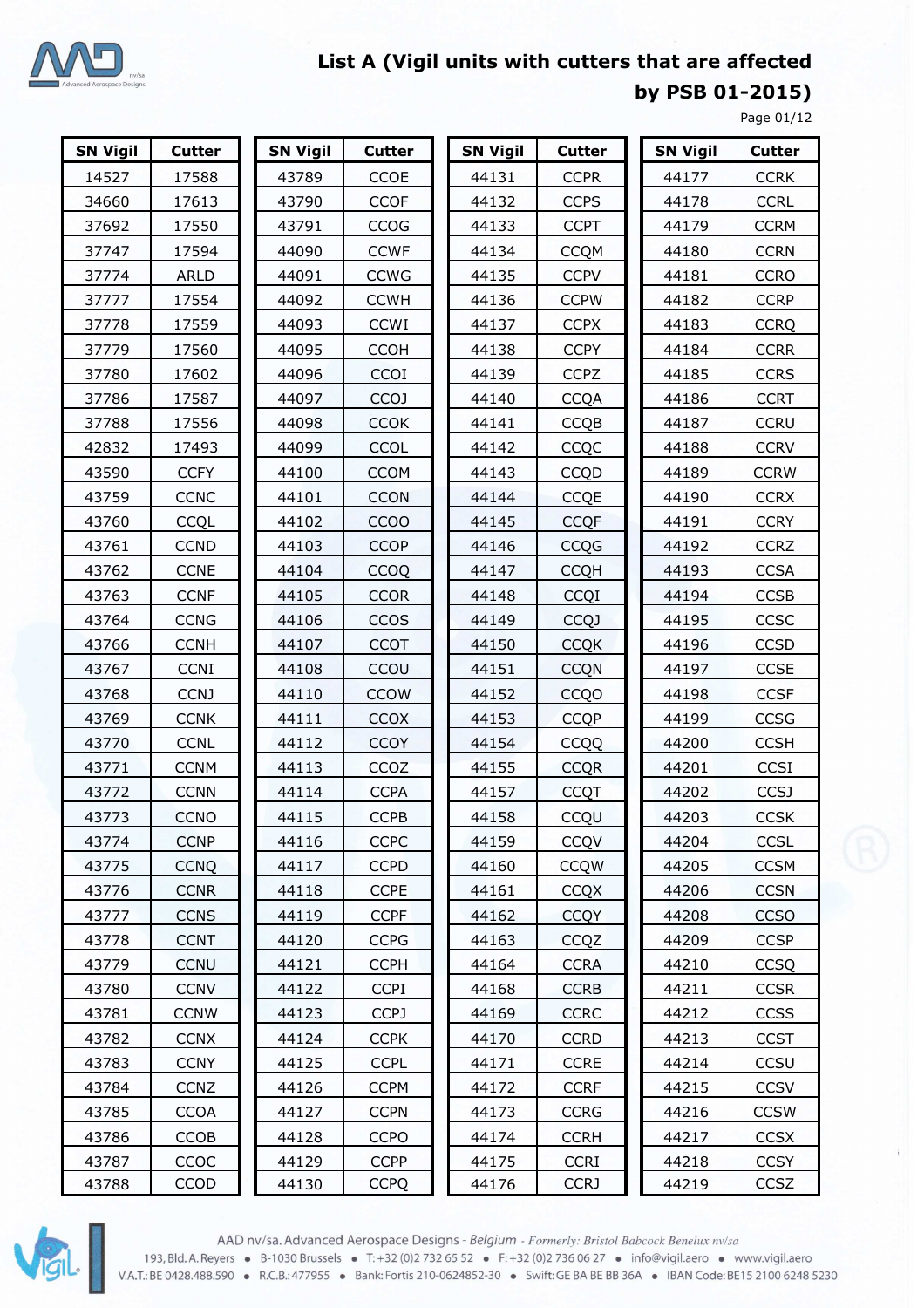

**by PSB 01-2015)**

Page 02/12

| <b>SN Vigil</b> | <b>Cutter</b> | <b>SN Vigil</b> | <b>Cutter</b> | <b>SN Vigil</b> | <b>Cutter</b> | <b>SN Vigil</b> | <b>Cutter</b> |
|-----------------|---------------|-----------------|---------------|-----------------|---------------|-----------------|---------------|
| 44220           | <b>CCTA</b>   | 44262           | <b>CCUQ</b>   | 44305           | <b>CCWL</b>   | 44347           | <b>CCYB</b>   |
| 44221           | <b>CCTB</b>   | 44263           | <b>CCUR</b>   | 44306           | <b>CCWM</b>   | 44348           | <b>CCYC</b>   |
| 44222           | <b>CCTC</b>   | 44264           | <b>CCUS</b>   | 44307           | <b>CCWN</b>   | 44349           | <b>CCYD</b>   |
| 44223           | <b>CCTD</b>   | 44266           | <b>CCUT</b>   | 44308           | CCWO          | 44350           | <b>CCYE</b>   |
| 44224           | <b>CCTE</b>   | 44267           | CCUU          | 44309           | <b>CCWP</b>   | 44351           | <b>CCYF</b>   |
| 44225           | <b>CCTF</b>   | 44268           | <b>CCUV</b>   | 44310           | <b>CCWQ</b>   | 44352           | <b>CCYG</b>   |
| 44226           | <b>CCTG</b>   | 44269           | <b>CCUW</b>   | 44311           | <b>CCWR</b>   | 44353           | <b>CCYH</b>   |
| 44227           | <b>CCTH</b>   | 44270           | <b>CCUX</b>   | 44312           | <b>CCWS</b>   | 44354           | <b>CCYI</b>   |
| 44228           | <b>CCTI</b>   | 44271           | <b>CCUY</b>   | 44313           | <b>CCWT</b>   | 44355           | <b>CCYJ</b>   |
| 44229           | <b>CCTJ</b>   | 44272           | CCUZ          | 44314           | CCWU          | 44356           | <b>CCYK</b>   |
| 44230           | <b>CCTK</b>   | 44273           | <b>CCVA</b>   | 44315           | <b>CCWV</b>   | 44357           | <b>CCYL</b>   |
| 44231           | <b>CCTL</b>   | 44274           | <b>CCVB</b>   | 44316           | <b>CCWW</b>   | 44358           | <b>CCYM</b>   |
| 44232           | <b>CCTM</b>   | 44275           | <b>CCVC</b>   | 44317           | <b>CCWX</b>   | 44359           | <b>CCYN</b>   |
| 44233           | <b>CCTN</b>   | 44276           | <b>CCVD</b>   | 44318           | <b>CCWY</b>   | 44360           | <b>CCYO</b>   |
| 44234           | <b>CCTO</b>   | 44277           | <b>CCVE</b>   | 44319           | CCWZ          | 44361           | <b>CCYP</b>   |
| 44235           | <b>CCTP</b>   | 44278           | <b>CCVF</b>   | 44320           | <b>CCXA</b>   | 44362           | <b>CCYQ</b>   |
| 44236           | <b>CCTQ</b>   | 44279           | <b>CCVG</b>   | 44321           | <b>CCXB</b>   | 44363           | <b>CCYR</b>   |
| 44237           | <b>CCTR</b>   | 44280           | <b>CCVH</b>   | 44322           | CCXC          | 44364           | <b>CCYS</b>   |
| 44238           | <b>CCTS</b>   | 44281           | <b>CCVI</b>   | 44323           | <b>CCXD</b>   | 44365           | <b>CCYT</b>   |
| 44239           | <b>CCTT</b>   | 44282           | <b>CCVJ</b>   | 44324           | <b>CCXE</b>   | 44366           | <b>CCYU</b>   |
| 44240           | CCTU          | 44283           | <b>CCVK</b>   | 44325           | <b>CCXF</b>   | 44367           | <b>CCYV</b>   |
| 44241           | <b>CCTV</b>   | 44284           | <b>CCVL</b>   | 44326           | <b>CCXG</b>   | 44368           | <b>CCYW</b>   |
| 44242           | <b>CCTW</b>   | 44285           | <b>CCVM</b>   | 44327           | <b>CCXH</b>   | 44369           | <b>CCYX</b>   |
| 44243           | <b>CCTX</b>   | 44286           | <b>CCVN</b>   | 44328           | <b>CCXI</b>   | 44370           | <b>CCYY</b>   |
| 44244           | <b>CCTY</b>   | 44287           | <b>CCVO</b>   | 44329           | <b>CCXJ</b>   | 44371           | <b>CCYZ</b>   |
| 44245           | <b>CCTZ</b>   | 44288           | <b>CCVP</b>   | 44330           | <b>CCXK</b>   | 44372           | <b>CCZA</b>   |
| 44246           | <b>CCUA</b>   | 44289           | <b>CCVQ</b>   | 44331           | <b>CCXL</b>   | 44373           | <b>CCZB</b>   |
| 44247           | <b>CCUB</b>   | 44290           | <b>CCVR</b>   | 44332           | <b>CCXM</b>   | 44374           | CCZC          |
| 44248           | CCUC          | 44291           | <b>CCVS</b>   | 44333           | <b>CCXN</b>   | 44375           | <b>CCZD</b>   |
| 44249           | <b>CCUD</b>   | 44292           | <b>CCVT</b>   | 44334           | CCXO          | 44376           | <b>CCZE</b>   |
| 44250           | <b>CCUE</b>   | 44293           | <b>CCVU</b>   | 44335           | <b>CCXP</b>   | 44377           | CCZF.         |
| 44251           | <b>CCUF</b>   | 44294           | <b>CCVV</b>   | 44336           | <b>CCXQ</b>   | 44378           | <b>CCZG</b>   |
| 44252           | <b>CCUG</b>   | 44295           | <b>CCVW</b>   | 44337           | <b>CCXR</b>   | 44379           | <b>CCZH</b>   |
| 44253           | <b>CCUH</b>   | 44296           | <b>CCVX</b>   | 44338           | <b>CCXS</b>   | 44380           | CCZI          |
| 44254           | <b>CCUI</b>   | 44297           | <b>CCVY</b>   | 44339           | <b>CCXT</b>   | 44381           | <b>CCZJ</b>   |
| 44255           | <b>CCUJ</b>   | 44298           | <b>CCVZ</b>   | 44340           | <b>CCXU</b>   | 44382           | <b>CCZK</b>   |
| 44256           | <b>CCUK</b>   | 44299           | <b>CCWA</b>   | 44341           | <b>CCXV</b>   | 44383           | <b>CCZL</b>   |
| 44257           | <b>CCUL</b>   | 44300           | <b>CCWB</b>   | 44342           | <b>CCXW</b>   | 44384           | <b>CCZM</b>   |
| 44258           | <b>CCUM</b>   | 44301           | <b>CCWC</b>   | 44343           | <b>CCXX</b>   | 44385           | <b>CCZN</b>   |
| 44259           | <b>CCUN</b>   | 44302           | <b>CCWD</b>   | 44344           | <b>CCXY</b>   | 44386           | CCZO          |
| 44260           | CCUO          | 44303           | <b>CCWE</b>   | 44345           | <b>CCXZ</b>   | 44387           | <b>CCZP</b>   |
| 44261           | <b>CCUP</b>   | 44304           | <b>CCWK</b>   | 44346           | <b>CCYA</b>   | 44388           | <b>CCZQ</b>   |



AAD nv/sa. Advanced Aerospace Designs - *Belgium - Formerly: Bristol Babcock Benelux nv/sa*<br>193, Bld. A. Reyers • B-1030 Brussels • T: +32 (0)2 732 65 52 • F: +32 (0)2 736 06 27 • info@vigil.aero • www.vigil.aero<br>193, Bld.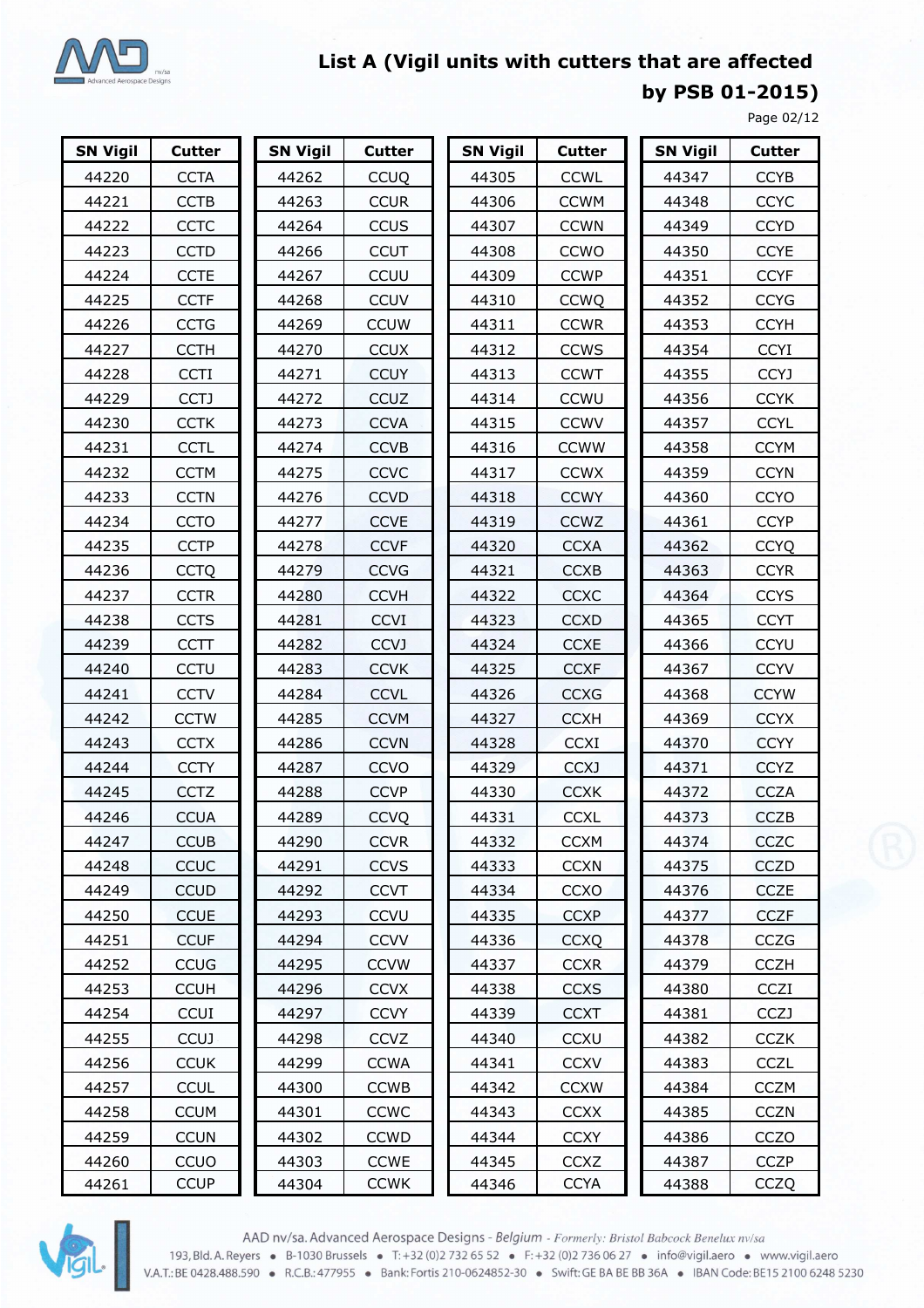

**by PSB 01-2015)** 

Page 03 /12

| <b>SN Vigil</b> | <b>Cutter</b> | <b>SN Vigil</b> | <b>Cutter</b> | <b>SN Vigil</b> | Cutter      | <b>SN Vigil</b> | <b>Cutter</b> |
|-----------------|---------------|-----------------|---------------|-----------------|-------------|-----------------|---------------|
| 44389           | <b>CCZR</b>   | 44431           | <b>CDBG</b>   | 44474           | <b>CDDA</b> | 44518           | <b>CDEQ</b>   |
| 44390           | CCZS          | 44432           | <b>CDBH</b>   | 44475           | <b>CDDB</b> | 44519           | <b>CDER</b>   |
| 44391           | <b>CCZT</b>   | 44433           | <b>CDBI</b>   | 44476           | CDDC        | 44520           | <b>CDES</b>   |
| 44392           | CCZU          | 44434           | <b>CDBJ</b>   | 44477           | CDDD        | 44521           | <b>CDET</b>   |
| 44393           | <b>CCZV</b>   | 44435           | <b>CDBK</b>   | 44478           | <b>CDDE</b> | 44522           | CDEU          |
| 44394           | <b>CCZW</b>   | 44436           | <b>CDBL</b>   | 44479           | <b>CDDF</b> | 44523           | <b>CDEV</b>   |
| 44395           | <b>CCZX</b>   | 44437           | <b>CDBM</b>   | 44480           | <b>CDDG</b> | 44524           | <b>CDEW</b>   |
| 44396           | <b>CCZY</b>   | 44438           | <b>CDBN</b>   | 44481           | <b>CDDH</b> | 44525           | <b>CDEX</b>   |
| 44397           | CCZZ          | 44439           | CDBO          | 44483           | <b>CDDJ</b> | 44526           | <b>CDEY</b>   |
| 44398           | <b>CDAA</b>   | 44440           | <b>CDBP</b>   | 44484           | <b>CDDK</b> | 44527           | <b>CDEZ</b>   |
| 44399           | <b>CDAB</b>   | 44441           | <b>CDBQ</b>   | 44485           | <b>CDDL</b> | 44528           | <b>CDFA</b>   |
| 44400           | <b>CDAC</b>   | 44442           | <b>CDBR</b>   | 44486           | CDDM        | 44529           | <b>CDFB</b>   |
| 44401           | <b>CDAD</b>   | 44443           | <b>CDBW</b>   | 44487           | <b>CDDN</b> | 44530           | <b>CDFC</b>   |
| 44402           | <b>CDAE</b>   | 44444           | <b>CDBX</b>   | 44489           | <b>CDDP</b> | 44531           | <b>CDFD</b>   |
| 44403           | <b>CDAF</b>   | 44445           | <b>CDBY</b>   | 44490           | CDDQ        | 44532           | <b>CDFE</b>   |
| 44404           | <b>CDAG</b>   | 44446           | <b>CDBZ</b>   | 44491           | <b>CDBS</b> | 44533           | <b>CDFF</b>   |
| 44405           | <b>CDAH</b>   | 44447           | <b>CDCA</b>   | 44492           | <b>CDBT</b> | 44534           | <b>CDFG</b>   |
| 44406           | <b>CDAI</b>   | 44449           | <b>CDCB</b>   | 44493           | <b>CDDR</b> | 44535           | <b>CDFH</b>   |
| 44407           | <b>CDAJ</b>   | 44450           | <b>CDCD</b>   | 44494           | <b>CDDS</b> | 44536           | <b>CDFI</b>   |
| 44408           | <b>CDAK</b>   | 44451           | <b>CDCE</b>   | 44495           | <b>CDDT</b> | 44537           | CDFJ          |
| 44409           | <b>CDAL</b>   | 44452           | <b>CDCF</b>   | 44496           | CDDU        | 44538           | <b>CDFK</b>   |
| 44410           | <b>CDAM</b>   | 44453           | <b>CDCG</b>   | 44497           | <b>CDDV</b> | 44539           | <b>CDFL</b>   |
| 44411           | <b>CDAN</b>   | 44454           | <b>CDCH</b>   | 44498           | <b>CDDW</b> | 44540           | <b>CDFM</b>   |
| 44412           | <b>CDAO</b>   | 44455           | <b>CCWJ</b>   | 44499           | <b>CDDX</b> | 44541           | <b>CDFN</b>   |
| 44413           | <b>CDAP</b>   | 44456           | <b>CDCI</b>   | 44500           | <b>CDDY</b> | 44542           | <b>CDFO</b>   |
| 44414           | <b>CDAQ</b>   | 44457           | <b>CDCJ</b>   | 44501           | CDDZ        | 44543           | <b>CDFP</b>   |
| 44415           | <b>CDAR</b>   | 44458           | <b>CDCK</b>   | 44502           | <b>CDEA</b> | 44544           | <b>CDFQ</b>   |
| 44416           | <b>CDAS</b>   | 44459           | <b>CDCL</b>   | 44503           | <b>CDEB</b> | 44545           | <b>CDFR</b>   |
| 44417           | <b>CDAT</b>   | 44460           | <b>CDCM</b>   | 44504           | <b>CDEC</b> | 44546           | <b>CDFS</b>   |
| 44418           | <b>CDAU</b>   | 44461           | <b>CDCN</b>   | 44505           | <b>CDED</b> | 44547           | <b>CDFT</b>   |
| 44419           | <b>CDAV</b>   | 44462           | CDCO          | 44506           | <b>CDEE</b> | 44548           | <b>CDFU</b>   |
| 44420           | <b>CDAW</b>   | 44463           | <b>CDCP</b>   | 44507           | <b>CDEF</b> | 44549           | <b>CDFV</b>   |
| 44421           | <b>CDAX</b>   | 44464           | <b>CDCQ</b>   | 44508           | <b>CDEG</b> | 44550           | <b>CDFW</b>   |
| 44422           | <b>CDAY</b>   | 44465           | <b>CDCR</b>   | 44509           | <b>CDEH</b> | 44551           | <b>CDFX</b>   |
| 44423           | CDAZ          | 44466           | <b>CDCS</b>   | 44510           | <b>CDEI</b> | 44552           | <b>CDFY</b>   |
| 44424           | <b>CDBA</b>   | 44467           | <b>CDCT</b>   | 44511           | <b>CDEJ</b> | 44553           | <b>CDBU</b>   |
| 44425           | CDBB          | 44468           | CDCU          | 44512           | <b>CDEK</b> | 44554           | <b>CDFZ</b>   |
| 44426           | CDBC          | 44469           | <b>CDCV</b>   | 44513           | <b>CDEL</b> | 44555           | <b>CDGA</b>   |
| 44427           | <b>CDBD</b>   | 44470           | <b>CDCW</b>   | 44514           | <b>CDEM</b> | 44556           | <b>CDGB</b>   |
| 44428           | <b>CDBE</b>   | 44471           | <b>CDCX</b>   | 44515           | <b>CDEN</b> | 44557           | <b>CDGC</b>   |
| 44429           | CDCC          | 44472           | <b>CDCY</b>   | 44516           | CDEO        | 44558           | CDGD          |
| 44430           | <b>CDBF</b>   | 44473           | CDCZ          | 44517           | <b>CDEP</b> | 44559           | CDGE          |

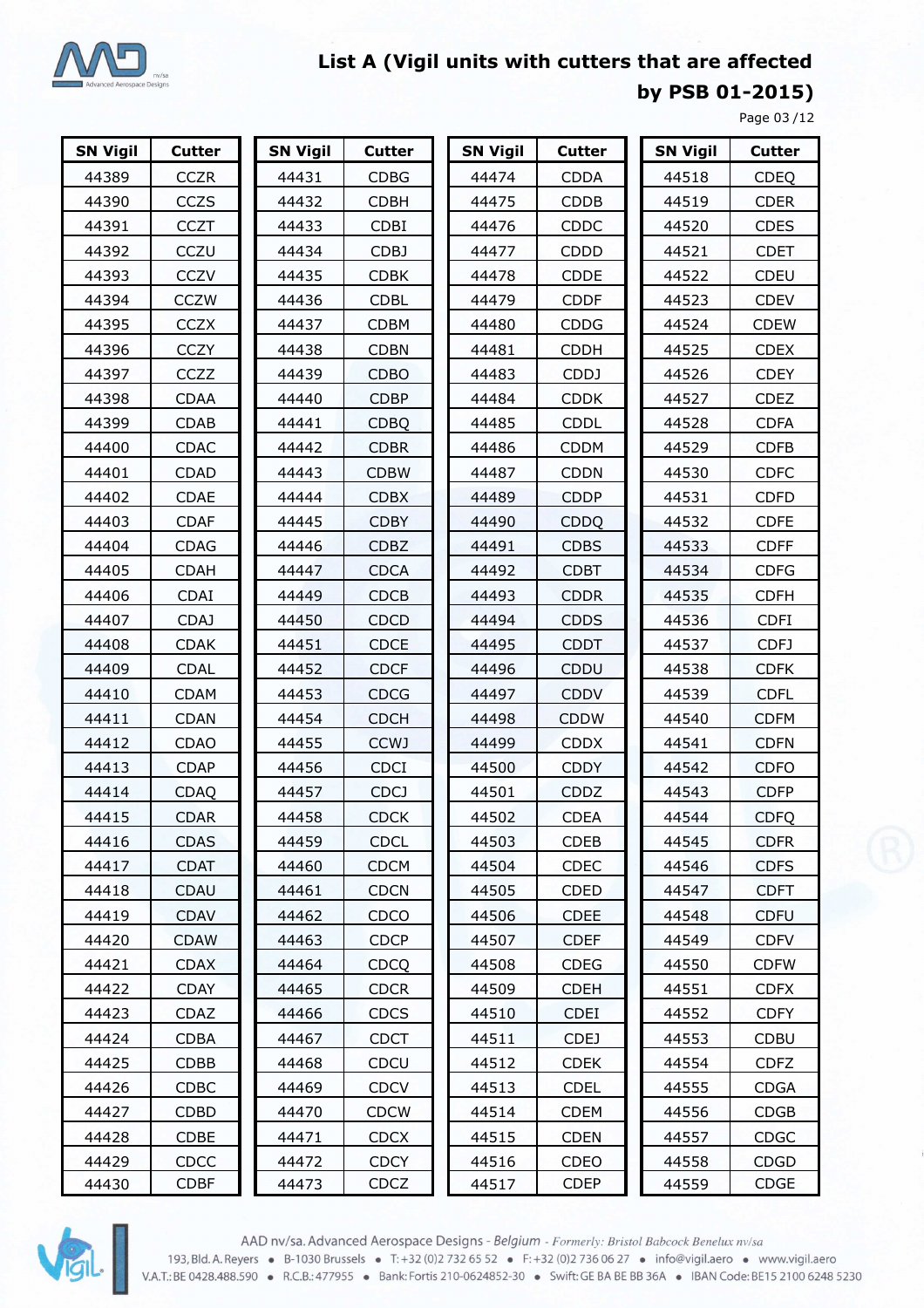

**by PSB 01-2015)**

Page 04/12

| <b>SN Vigil</b> | <b>Cutter</b> | <b>SN Vigil</b> | <b>Cutter</b> | <b>SN Vigil</b> | <b>Cutter</b> | <b>SN Vigil</b> | <b>Cutter</b> |
|-----------------|---------------|-----------------|---------------|-----------------|---------------|-----------------|---------------|
| 44560           | <b>CDGF</b>   | 44604           | <b>CDHV</b>   | 44647           | <b>CDJL</b>   | 44690           | <b>CDLC</b>   |
| 44561           | <b>CDGG</b>   | 44605           | <b>CDHW</b>   | 44648           | <b>CDJM</b>   | 44691           | <b>CDLD</b>   |
| 44562           | <b>CDGH</b>   | 44606           | <b>CDHX</b>   | 44649           | <b>CDJN</b>   | 44692           | <b>CDLE</b>   |
| 44563           | <b>CDGI</b>   | 44607           | <b>CDHY</b>   | 44650           | CDJO          | 44693           | <b>CDLF</b>   |
| 44564           | <b>CDGJ</b>   | 44608           | <b>CDHZ</b>   | 44651           | <b>CDJP</b>   | 44694           | <b>CDLG</b>   |
| 44565           | <b>CDGK</b>   | 44609           | <b>CDIA</b>   | 44652           | <b>CDJQ</b>   | 44695           | <b>CDLH</b>   |
| 44566           | <b>CDGL</b>   | 44610           | CDIB          | 44653           | <b>CDJR</b>   | 44696           | <b>CDLI</b>   |
| 44567           | <b>CDGM</b>   | 44611           | CDIC          | 44654           | <b>CDJS</b>   | 44697           | <b>CDLJ</b>   |
| 44568           | <b>CDGN</b>   | 44612           | CDID          | 44655           | <b>CDJT</b>   | 44698           | <b>CDLK</b>   |
| 44569           | <b>CDGO</b>   | 44613           | <b>CDIE</b>   | 44656           | CDJU          | 44699           | <b>CDLL</b>   |
| 44570           | <b>CDGP</b>   | 44614           | <b>CDIF</b>   | 44657           | CDJV          | 44700           | <b>CDLM</b>   |
| 44571           | <b>CDGQ</b>   | 44615           | <b>CDIG</b>   | 44658           | <b>CDJW</b>   | 44701           | <b>CDLN</b>   |
| 44572           | <b>CDGR</b>   | 44616           | <b>CDIH</b>   | 44659           | <b>CDJX</b>   | 44702           | CDLO          |
| 44573           | <b>CDGS</b>   | 44617           | CDII          | 44660           | <b>CDJY</b>   | 44703           | <b>CDLP</b>   |
| 44574           | <b>CDGT</b>   | 44618           | <b>CDIJ</b>   | 44661           | CDJZ          | 44704           | <b>CDLQ</b>   |
| 44575           | CDGU          | 44619           | <b>CDIK</b>   | 44662           | <b>CDKA</b>   | 44705           | <b>CDLR</b>   |
| 44576           | <b>CDGV</b>   | 44620           | CDIL          | 44663           | <b>CDKB</b>   | 44706           | <b>CDLS</b>   |
| 44578           | <b>CDGW</b>   | 44621           | <b>CDIM</b>   | 44664           | <b>CDKC</b>   | 44707           | <b>CDLT</b>   |
| 44579           | <b>CDGX</b>   | 44623           | 15916         | 44665           | <b>CDKD</b>   | 44708           | CDLU          |
| 44580           | <b>CDGY</b>   | 44624           | <b>CDIO</b>   | 44666           | <b>CDKE</b>   | 44709           | <b>CDLV</b>   |
| 44581           | <b>CDGZ</b>   | 44625           | <b>CDIP</b>   | 44667           | <b>CDKF</b>   | 44710           | <b>CDLW</b>   |
| 44582           | <b>CDHA</b>   | 44626           | CDIQ          | 44668           | <b>CDKG</b>   | 44711           | <b>CDLX</b>   |
| 44583           | <b>CDHB</b>   | 44627           | <b>CDIR</b>   | 44669           | <b>CDKH</b>   | 44712           | <b>CDLY</b>   |
| 44584           | <b>CDHC</b>   | 44628           | <b>CDIS</b>   | 44670           | <b>CDKI</b>   | 44713           | <b>CDLZ</b>   |
| 44585           | <b>CDHD</b>   | 44629           | <b>CDIT</b>   | 44671           | <b>CDKJ</b>   | 44714           | <b>CDMA</b>   |
| 44586           | <b>CDHE</b>   | 44630           | CDIU          | 44672           | <b>CDKK</b>   | 44715           | CDMB          |
| 44587           | <b>CDHF</b>   | 44631           | <b>CDIV</b>   | 44673           | <b>CDKL</b>   | 44716           | <b>CDMC</b>   |
| 44588           | <b>CDHG</b>   | 44632           | <b>CDIW</b>   | 44674           | <b>CDKM</b>   | 44717           | <b>CDNK</b>   |
| 44589           | <b>CDHH</b>   | 44633           | <b>CDIX</b>   | 44675           | <b>CDKN</b>   | 44718           | <b>CDNL</b>   |
| 44590           | <b>CDHI</b>   | 44634           | CDIY          | 44676           | <b>CDKO</b>   | 44719           | <b>CDNM</b>   |
| 44591           | <b>CDHJ</b>   | 44635           | CDIZ          | 44677           | <b>CDKP</b>   | 44720           | <b>CDNN</b>   |
| 44592           | <b>CDHK</b>   | 44636           | <b>CDJA</b>   | 44679           | <b>CDKR</b>   | 44721           | <b>CDNO</b>   |
| 44593           | <b>CDHL</b>   | 44637           | <b>CDJB</b>   | 44680           | <b>CDKS</b>   | 44722           | <b>CDNP</b>   |
| 44594           | <b>CDHM</b>   | 44638           | <b>CDJC</b>   | 44681           | <b>CDKT</b>   | 44723           | <b>CDNQ</b>   |
| 44595           | <b>CDHN</b>   | 44639           | <b>CDJD</b>   | 44682           | <b>CDKU</b>   | 44724           | <b>CDNR</b>   |
| 44596           | <b>CDHO</b>   | 44640           | CDJE          | 44683           | <b>CDKV</b>   | 44725           | <b>CDNS</b>   |
| 44597           | <b>CDHP</b>   | 44641           | <b>CDJF</b>   | 44684           | <b>CDKW</b>   | 44726           | <b>CDNT</b>   |
| 44598           | <b>CDHQ</b>   | 44642           | <b>CDJG</b>   | 44685           | <b>CDKX</b>   | 44727           | CDNU          |
| 44600           | <b>CDHR</b>   | 44643           | <b>CDJH</b>   | 44686           | <b>CDKY</b>   | 44728           | <b>CDNV</b>   |
| 44601           | <b>CDHS</b>   | 44644           | <b>CDJI</b>   | 44687           | <b>CDKZ</b>   | 44729           | <b>CDNW</b>   |
| 44602           | <b>CDHT</b>   | 44645           | <b>CDJJ</b>   | 44688           | <b>CDLA</b>   | 44730           | <b>CDNX</b>   |
| 44603           | <b>CDHU</b>   | 44646           | <b>CDJK</b>   | 44689           | <b>CDLB</b>   | 44731           | <b>CDNY</b>   |



AAD nv/sa. Advanced Aerospace Designs - Belgium - Formerly: Bristol Babcock Benelux nv/sa 193, Bld. A. Reyers • B-1030 Brussels • T: +32 (0)2 732 65 52 • F: +32 (0)2 736 06 27 • info@vigil.aero • www.vigil.aero<br>V.A.T.: BE 0428.488.590 • R.C.B.: 477955 • Bank: Fortis 210-0624852-30 • Swift: GE BA BE BB 36A • IBA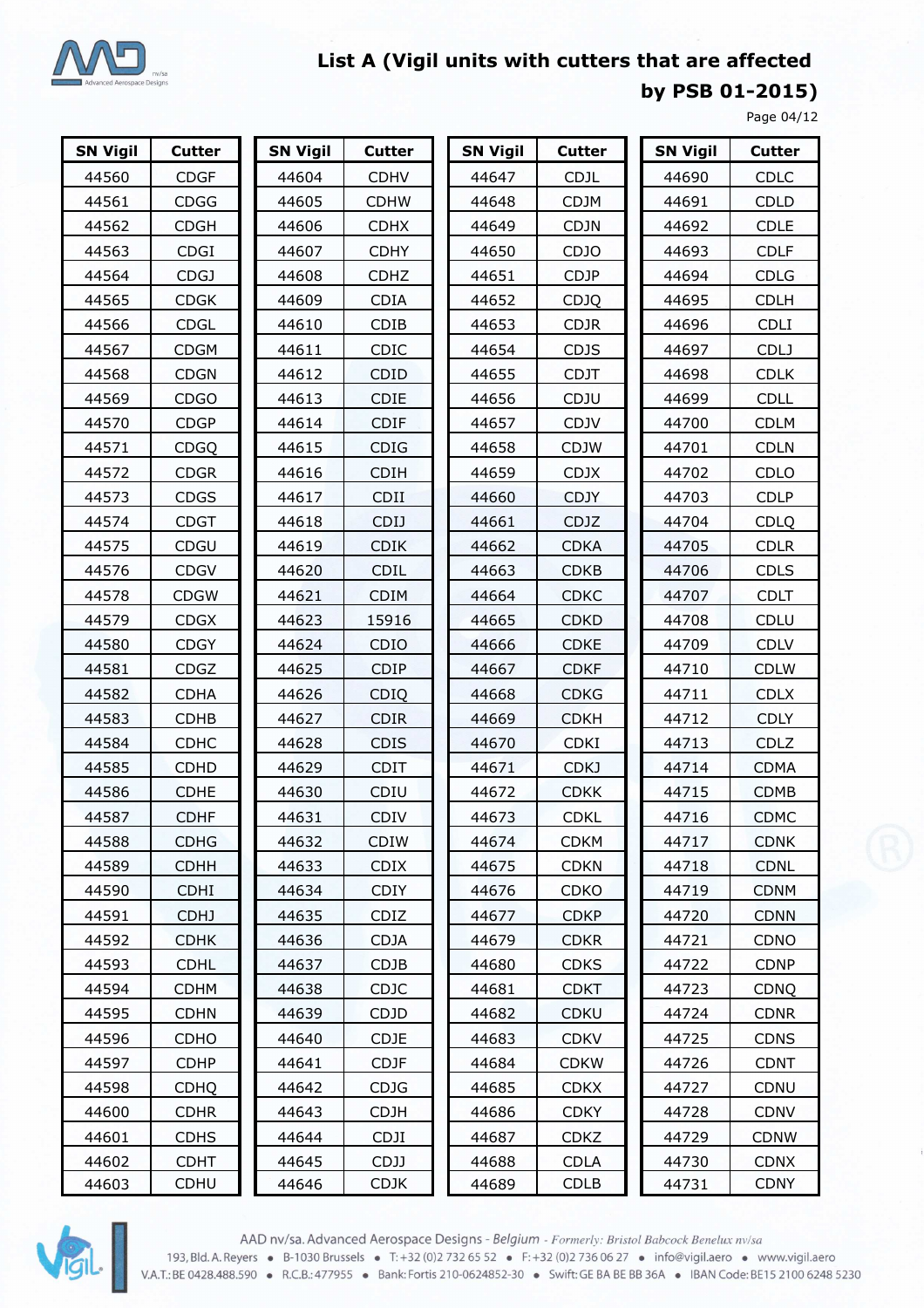

**by PSB 01-2015)**

Page 05/12

| <b>SN Vigil</b> | <b>Cutter</b>     | <b>SN Vigil</b> | <b>Cutter</b> | <b>SN Vigil</b> | Cutter      | <b>SN Vigil</b> | <b>Cutter</b> |
|-----------------|-------------------|-----------------|---------------|-----------------|-------------|-----------------|---------------|
| 44732           | CDNZ              | 44774           | <b>CDPP</b>   | 44822           | <b>CDRK</b> | 44866           | <b>CDTA</b>   |
| 44733           | <b>CDOA</b>       | 44775           | <b>CDPQ</b>   | 44823           | <b>CDVN</b> | 44867           | <b>CDTB</b>   |
| 44734           | CDOB              | 44776           | <b>CDPR</b>   | 44824           | <b>CDRL</b> | 44870           | <b>CDTE</b>   |
| 44735           | CDOC              | 44777           | <b>CDPS</b>   | 44825           | <b>CDRM</b> | 44871           | <b>CDTF</b>   |
| 44736           | CDOD              | 44778           | <b>CDPT</b>   | 44826           | <b>CDRN</b> | 44872           | <b>CDTG</b>   |
| 44737           | CDOE              | 44779           | <b>CDPU</b>   | 44827           | <b>CDRO</b> | 44873           | <b>CDTH</b>   |
| 44738           | <b>CDOF</b>       | 44780           | <b>CDPV</b>   | 44828           | <b>CDRP</b> | 44874           | <b>CDTI</b>   |
| 44739           | <b>CDOG</b>       | 44781           | <b>CDPW</b>   | 44829           | <b>CDRQ</b> | 44875           | CDTJ          |
| 44740           | CDOH              | 44782           | <b>CDPX</b>   | 44830           | <b>CDRR</b> | 44876           | <b>CDTK</b>   |
| 44741           | CDOI              | 44783           | <b>CDPY</b>   | 44831           | <b>CDRS</b> | 44877           | <b>CDTL</b>   |
| 44742           | CDOJ              | 44784           | <b>CDPZ</b>   | 44832           | <b>CDRT</b> | 44878           | <b>CDTM</b>   |
| 44743           | <b>CDOK</b>       | 44786           | <b>CDQA</b>   | 44833           | CDRU        | 44879           | <b>CDTN</b>   |
| 44744           | CDOL              | 44787           | <b>CDQB</b>   | 44834           | <b>CDRV</b> | 44880           | <b>CDTO</b>   |
| 44745           | <b>CDOM</b>       | 44792           | <b>CDQG</b>   | 44835           | <b>CDRW</b> | 44881           | <b>CDTP</b>   |
| 44746           | <b>CDON</b>       | 44793           | <b>CDQH</b>   | 44836           | <b>CDRX</b> | 44882           | <b>CDTQ</b>   |
| 44747           | CD <sub>O</sub> O | 44794           | CDQI          | 44837           | <b>CDRY</b> | 44883           | <b>CDTR</b>   |
| 44748           | <b>CDOP</b>       | 44795           | <b>CDQJ</b>   | 44838           | <b>CDRZ</b> | 44884           | <b>CDTS</b>   |
| 44749           | CDOQ              | 44796           | <b>CDQK</b>   | 44839           | <b>CDSA</b> | 44885           | <b>CDTT</b>   |
| 44750           | <b>CDOR</b>       | 44797           | CDQL          | 44840           | <b>CDSB</b> | 44886           | CDTU          |
| 44751           | <b>CDOS</b>       | 44798           | <b>CDQM</b>   | 44841           | <b>CDSC</b> | 44887           | <b>CDTV</b>   |
| 44752           | CDOT              | 44799           | <b>CDQN</b>   | 44842           | <b>CDSD</b> | 44888           | <b>CDTW</b>   |
| 44753           | CDOU              | 44800           | <b>CDQO</b>   | 44844           | <b>CDSE</b> | 44889           | <b>CDTX</b>   |
| 44754           | CDOV              | 44801           | <b>CDQP</b>   | 44845           | <b>CDSF</b> | 44890           | <b>CDTY</b>   |
| 44755           | <b>CDOW</b>       | 44802           | CDQQ          | 44846           | CDSG        | 44891           | CDZL          |
| 44756           | <b>CDOX</b>       | 44803           | <b>CDQR</b>   | 44847           | <b>CDSH</b> | 44892           | <b>CDTZ</b>   |
| 44757           | CDOY              | 44804           | CDQS          | 44848           | <b>CDSI</b> | 44893           | <b>CDUA</b>   |
| 44758           | CDOZ              | 44805           | <b>CDQT</b>   | 44849           | <b>CDSJ</b> | 44894           | <b>CDUB</b>   |
| 44759           | <b>CDPA</b>       | 44806           | CDQU          | 44850           | <b>CDSK</b> | 44895           | <b>CDUC</b>   |
| 44760           | <b>CDPB</b>       | 44807           | CDQV          | 44851           | <b>CDSL</b> | 44896           | <b>CDUD</b>   |
| 44761           | <b>CDPC</b>       | 44808           | <b>CDQW</b>   | 44852           | <b>CDSM</b> | 44897           | <b>CDUE</b>   |
| 44762           | <b>CDPD</b>       | 44809           | <b>CDQX</b>   | 44853           | <b>CDSN</b> | 44898           | <b>CDUF</b>   |
| 44763           | <b>CDPE</b>       | 44810           | <b>CDQY</b>   | 44854           | <b>CDSO</b> | 44899           | <b>CDUG</b>   |
| 44764           | <b>CDPF</b>       | 44811           | CDQZ          | 44855           | <b>CDSP</b> | 44900           | <b>CDUH</b>   |
| 44765           | <b>CDPG</b>       | 44812           | <b>CDRA</b>   | 44856           | CDSQ        | 44901           | <b>CDUI</b>   |
| 44766           | <b>CDPH</b>       | 44813           | <b>CDRB</b>   | 44857           | <b>CDSR</b> | 44902           | <b>CDUJ</b>   |
| 44767           | CDPI.             | 44814           | <b>CDRC</b>   | 44858           | <b>CDSS</b> | 44903           | <b>CDUK</b>   |
| 44768           | CDPJ              | 44816           | CDRE          | 44860           | CDSU        | 44904           | <b>CDUL</b>   |
| 44769           | <b>CDPK</b>       | 44817           | <b>CDRF</b>   | 44861           | <b>CDSV</b> | 44905           | <b>CDUM</b>   |
| 44770           | <b>CDPL</b>       | 44818           | <b>CDRG</b>   | 44862           | <b>CDSW</b> | 44906           | <b>CDUN</b>   |
| 44771           | <b>CDPM</b>       | 44819           | <b>CDRH</b>   | 44863           | <b>CDSX</b> | 44907           | CDUO          |
| 44772           | <b>CDPN</b>       | 44820           | <b>CDRI</b>   | 44864           | <b>CDSY</b> | 44908           | <b>CDUP</b>   |
| 44773           | CDPO              | 44821           | <b>CDRJ</b>   | 44865           | CDSZ        | 44909           | <b>CDUQ</b>   |



AAD nv/sa. Advanced Aerospace Designs - Belgium - Formerly: Bristol Babcock Benelux nv/sa 193, Bld. A. Reyers • B-1030 Brussels • T: +32 (0) 2732 65 52 • F: +32 (0) 2736 06 27 • info@vigil.aero • www.vigil.aero<br>V.A.T.: BE 0428.488.590 • R.C.B.: 477955 • Bank: Fortis 210-0624852-30 • Swift: GE BA BE BB 36A • IBA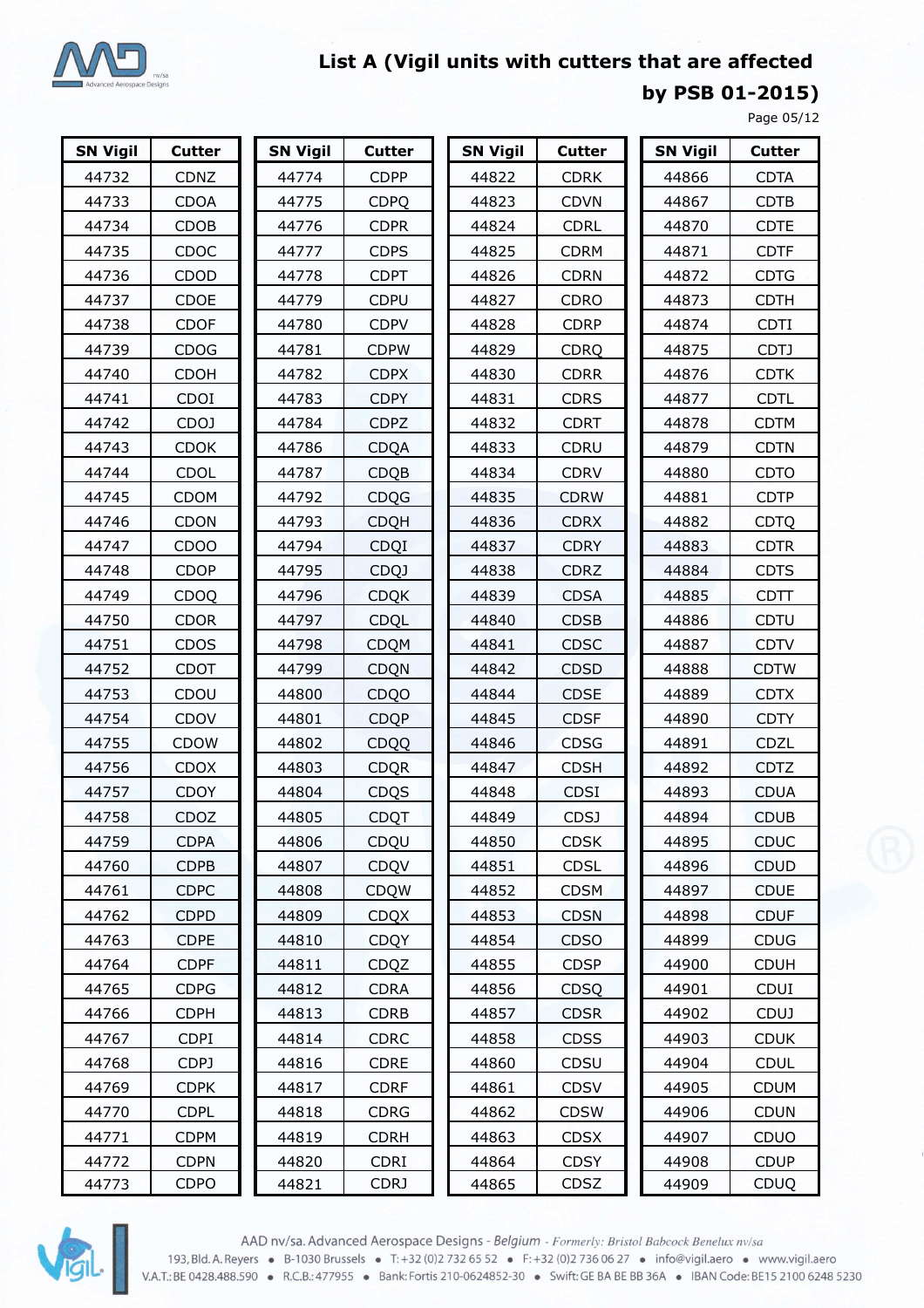

**by PSB 01-2015)**

Page 06/12

| <b>SN Vigil</b> | <b>Cutter</b> | <b>SN Vigil</b> | <b>Cutter</b> | <b>SN Vigil</b> | <b>Cutter</b> | <b>SN Vigil</b> | <b>Cutter</b> |
|-----------------|---------------|-----------------|---------------|-----------------|---------------|-----------------|---------------|
| 44910           | <b>CDUR</b>   | 44969           | <b>CDWV</b>   | 45012           | <b>CDYM</b>   | 45054           | <b>CEAE</b>   |
| 44911           | <b>CDUS</b>   | 44970           | <b>CDWW</b>   | 45013           | <b>CDYN</b>   | 45055           | <b>CEAF</b>   |
| 44912           | <b>CDUT</b>   | 44971           | <b>CDWX</b>   | 45014           | CDYO          | 45056           | CEAG          |
| 44913           | CDUU          | 44972           | <b>CDWY</b>   | 45015           | <b>CDYP</b>   | 45061           | <b>CEFH</b>   |
| 44914           | <b>CDUV</b>   | 44973           | CDWZ          | 45016           | <b>CDYQ</b>   | 45063           | <b>CDMV</b>   |
| 44915           | <b>CDUW</b>   | 44974           | <b>CDXA</b>   | 45017           | <b>CDYR</b>   | 45064           | <b>CDMW</b>   |
| 44916           | <b>CDUX</b>   | 44975           | CDXB          | 45018           | <b>CDYS</b>   | 45065           | <b>CDMX</b>   |
| 44917           | <b>CDUY</b>   | 44976           | <b>CDXC</b>   | 45019           | <b>CDYT</b>   | 45066           | <b>CDMY</b>   |
| 44918           | CDUZ          | 44977           | <b>CDXD</b>   | 45020           | CDYU          | 45067           | CDMZ          |
| 44919           | CDVO          | 44978           | <b>CDXE</b>   | 45021           | <b>CDYV</b>   | 45068           | <b>CDNA</b>   |
| 44920           | <b>CDVP</b>   | 44979           | <b>CDXF</b>   | 45022           | <b>CDYW</b>   | 45069           | <b>CDNB</b>   |
| 44921           | CDVQ          | 44980           | <b>CDXG</b>   | 45023           | <b>CDYX</b>   | 45070           | <b>CDNC</b>   |
| 44922           | <b>CDVR</b>   | 44981           | <b>CDXH</b>   | 45024           | <b>CDYY</b>   | 45071           | CDND          |
| 44923           | <b>CDVS</b>   | 44982           | <b>CDXI</b>   | 45025           | <b>CDYZ</b>   | 45072           | CDNE          |
| 44924           | <b>CDVT</b>   | 44983           | <b>CDXJ</b>   | 45026           | <b>CDZA</b>   | 45077           | <b>CDNJ</b>   |
| 44942           | <b>CDVU</b>   | 44984           | <b>CDXK</b>   | 45027           | CDZB          | 45084           | <b>CEQF</b>   |
| 44943           | <b>CDVV</b>   | 44985           | <b>CDXL</b>   | 45028           | CDZC          | 45085           | <b>CEQG</b>   |
| 44944           | <b>CDVW</b>   | 44986           | <b>CDXM</b>   | 45029           | CDZD          | 45086           | <b>CEQH</b>   |
| 44945           | <b>CDVX</b>   | 44987           | <b>CDXN</b>   | 45030           | CDZE          | 45087           | CEQI          |
| 44946           | <b>CDVY</b>   | 44989           | <b>CDXP</b>   | 45031           | <b>CDZF</b>   | 45088           | <b>CEQJ</b>   |
| 44947           | CDVZ          | 44990           | <b>CDXQ</b>   | 45032           | CDZG          | 45089           | <b>CEQK</b>   |
| 44948           | <b>CDWA</b>   | 44991           | <b>CDXR</b>   | 45033           | <b>CDZH</b>   | 45090           | <b>CEZP</b>   |
| 44949           | <b>CDWB</b>   | 44992           | <b>CDXS</b>   | 45034           | <b>CEFF</b>   | 45091           | <b>CEAH</b>   |
| 44950           | CDWC          | 44993           | <b>CDXT</b>   | 45035           | CDZI          | 45092           | CEAI          |
| 44951           | <b>CDWD</b>   | 44994           | <b>CDXU</b>   | 45036           | <b>CDZM</b>   | 45093           | <b>CEAJ</b>   |
| 44952           | <b>CDWE</b>   | 44995           | <b>CDXV</b>   | 45037           | <b>CDZN</b>   | 45094           | <b>CEAK</b>   |
| 44953           | <b>CDWF</b>   | 44996           | <b>CDXW</b>   | 45038           | <b>CDZO</b>   | 45095           | <b>CEAL</b>   |
| 44954           | <b>CDWG</b>   | 44997           | <b>CDXX</b>   | 45039           | <b>CDZP</b>   | 45096           | <b>CEAM</b>   |
| 44955           | <b>CDWH</b>   | 44998           | <b>CDXY</b>   | 45040           | CDZQ          | 45097           | <b>CEAN</b>   |
| 44956           | <b>CDWI</b>   | 44999           | <b>CDXZ</b>   | 45041           | <b>CDZR</b>   | 45098           | <b>CEAO</b>   |
| 44957           | <b>CDWJ</b>   | 45000           | <b>CDYA</b>   | 45042           | CDZS          | 45099           | <b>CEAP</b>   |
| 44958           | <b>CDWK</b>   | 45001           | <b>CDYB</b>   | 45043           | <b>CDZT</b>   | 45100           | <b>CEAQ</b>   |
| 44959           | <b>CDWL</b>   | 45002           | <b>CDYC</b>   | 45044           | CDZU          | 45101           | <b>CEAR</b>   |
| 44960           | <b>CDWM</b>   | 45003           | <b>CDYD</b>   | 45045           | <b>CDZV</b>   | 45102           | CEAS          |
| 44961           | <b>CDWN</b>   | 45004           | <b>CDYE</b>   | 45046           | <b>CDZW</b>   | 45103           | <b>CEAT</b>   |
| 44962           | CDWO          | 45005           | <b>CDYF</b>   | 45047           | <b>CDZX</b>   | 45104           | <b>CEAU</b>   |
| 44963           | <b>CDWP</b>   | 45006           | <b>CDYG</b>   | 45048           | <b>CDZY</b>   | 45105           | <b>CEAV</b>   |
| 44964           | <b>CDWQ</b>   | 45007           | <b>CDYH</b>   | 45049           | CDZZ          | 45106           | <b>CEAW</b>   |
| 44965           | <b>CDWR</b>   | 45008           | <b>CDYI</b>   | 45050           | <b>CEAA</b>   | 45107           | <b>CEAX</b>   |
| 44966           | <b>CDWS</b>   | 45009           | <b>CDYJ</b>   | 45051           | <b>CEAB</b>   | 45108           | <b>CEAY</b>   |
| 44967           | <b>CDWT</b>   | 45010           | <b>CDYK</b>   | 45052           | <b>CEAC</b>   | 45109           | <b>CEAZ</b>   |
| 44968           | CDWU          | 45011           | <b>CDYL</b>   | 45053           | <b>CEAD</b>   | 45110           | <b>CEBA</b>   |



AAD nv/sa. Advanced Aerospace Designs - *Belgium - Formerly: Bristol Babcock Benelux nv/sa*<br>193, Bld. A. Reyers • B-1030 Brussels • T: +32 (0)2 732 65 52 • F: +32 (0)2 736 06 27 • info@vigil.aero • www.vigil.aero<br>193, Bld.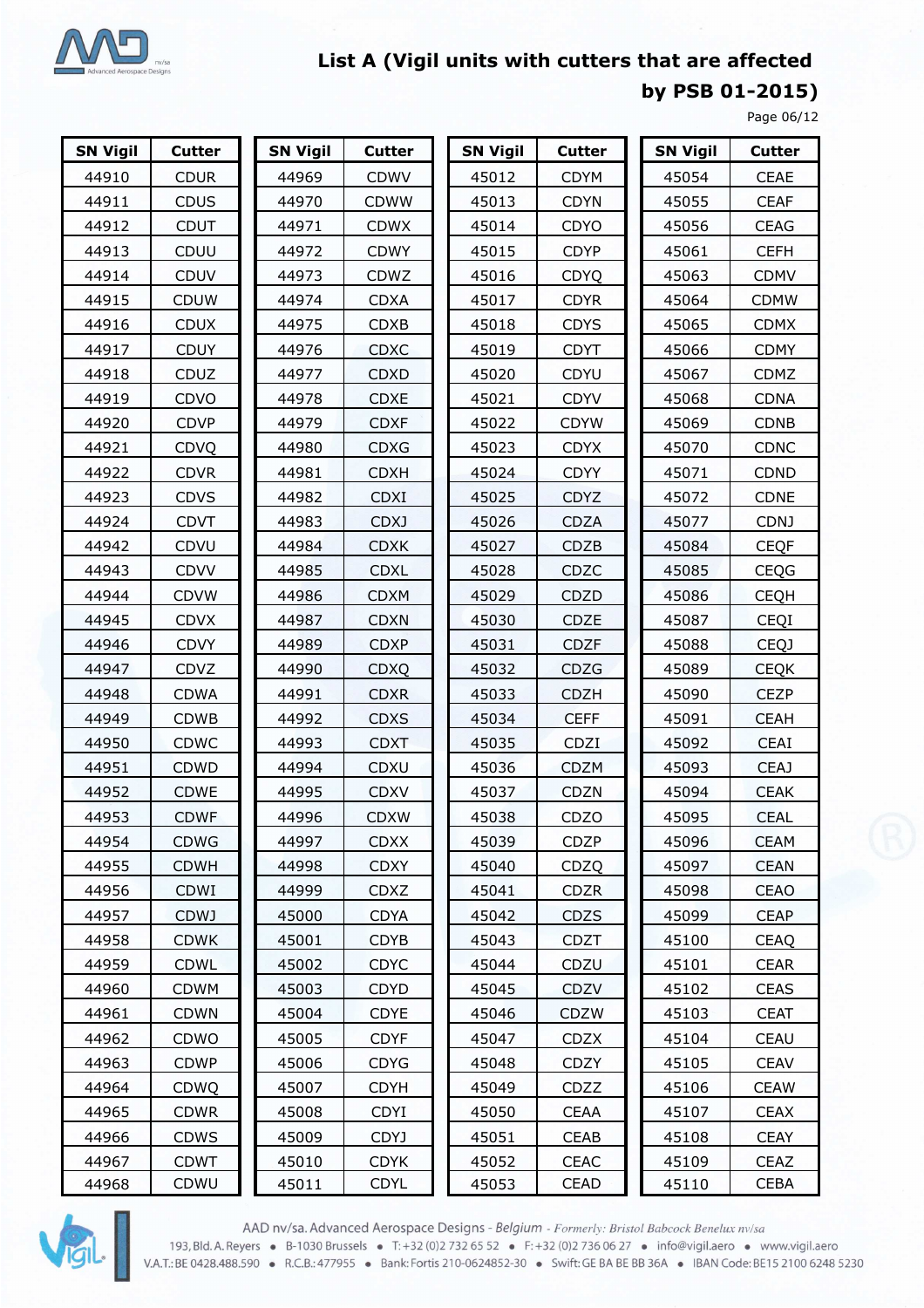

**by PSB 01-2015)**

Page 07/12

| <b>SN Vigil</b> | <b>Cutter</b> | <b>SN Vigil</b> | <b>Cutter</b> | <b>SN Vigil</b> | <b>Cutter</b> | <b>SN Vigil</b> | <b>Cutter</b> |
|-----------------|---------------|-----------------|---------------|-----------------|---------------|-----------------|---------------|
| 45111           | CEBB          | 45155           | <b>CECT</b>   | 45200           | <b>CEEL</b>   | 45243           | <b>CEGE</b>   |
| 45112           | <b>CEBC</b>   | 45156           | CECU          | 45201           | <b>CEEM</b>   | 45244           | <b>CEGF</b>   |
| 45113           | CEBD          | 45157           | <b>CECV</b>   | 45202           | <b>CEEN</b>   | 45245           | <b>CEGG</b>   |
| 45114           | <b>CEBE</b>   | 45158           | <b>CECW</b>   | 45203           | CEEO          | 45246           | <b>CEGH</b>   |
| 45115           | <b>CEBF</b>   | 45159           | <b>CECX</b>   | 45204           | <b>CEEP</b>   | 45247           | CEGI          |
| 45116           | <b>CEBG</b>   | 45160           | <b>CECY</b>   | 45205           | <b>CEEQ</b>   | 45248           | <b>CEGJ</b>   |
| 45117           | <b>CEBH</b>   | 45161           | CECZ          | 45206           | <b>CEER</b>   | 45249           | <b>CEGK</b>   |
| 45118           | CEBI          | 45162           | <b>CEDA</b>   | 45208           | <b>CEET</b>   | 45250           | <b>CEGL</b>   |
| 45119           | CEBJ          | 45163           | <b>CEDB</b>   | 45209           | CEEU          | 45251           | <b>CEGM</b>   |
| 45120           | <b>CEBK</b>   | 45164           | <b>CEDC</b>   | 45210           | <b>CEEV</b>   | 45252           | <b>CEGN</b>   |
| 45121           | <b>CEBL</b>   | 45165           | <b>CEDD</b>   | 45211           | <b>CEEW</b>   | 45253           | <b>CEGO</b>   |
| 45122           | <b>CEBM</b>   | 45166           | CEDE          | 45212           | <b>CEEX</b>   | 45254           | <b>CEGP</b>   |
| 45123           | <b>CEBN</b>   | 45167           | <b>CEDF</b>   | 45213           | <b>CEEY</b>   | 45255           | <b>CEGQ</b>   |
| 45124           | CEBO          | 45168           | <b>CEDG</b>   | 45214           | <b>CEEZ</b>   | 45256           | <b>CEGR</b>   |
| 45125           | <b>CEBP</b>   | 45169           | <b>CEDH</b>   | 45215           | <b>CEFA</b>   | 45257           | <b>CEGS</b>   |
| 45126           | <b>CEBQ</b>   | 45170           | <b>CEDI</b>   | 45216           | <b>CEFB</b>   | 45258           | <b>CEGT</b>   |
| 45127           | <b>CEBR</b>   | 45171           | <b>CEDJ</b>   | 45217           | <b>CEFC</b>   | 45259           | CEGU          |
| 45128           | <b>CEBS</b>   | 45172           | <b>CEDK</b>   | 45218           | <b>CEFD</b>   | 45260           | <b>CEGV</b>   |
| 45129           | <b>CEBT</b>   | 45173           | <b>CEDL</b>   | 45219           | <b>CEFE</b>   | 45261           | <b>CEGW</b>   |
| 45130           | <b>CEBU</b>   | 45174           | <b>CEDM</b>   | 45220           | <b>CEFI</b>   | 45262           | <b>CEGX</b>   |
| 45131           | <b>CEBV</b>   | 45175           | <b>CEDN</b>   | 45221           | <b>CEFJ</b>   | 45263           | <b>CEGY</b>   |
| 45132           | <b>CEBW</b>   | 45176           | CEDO          | 45222           | <b>CEFK</b>   | 45264           | CEGZ          |
| 45133           | <b>CEBX</b>   | 45177           | <b>CEDP</b>   | 45223           | <b>CEFL</b>   | 45265           | <b>CEHA</b>   |
| 45134           | <b>CEBY</b>   | 45178           | <b>CEDQ</b>   | 45224           | <b>CEFM</b>   | 45275           | <b>CDVM</b>   |
| 45135           | CEBZ          | 45182           | CEDU          | 45225           | <b>CEFN</b>   | 45276           | CEHB          |
| 45138           | CECC          | 45183           | <b>CEDV</b>   | 45226           | <b>CEFO</b>   | 45277           | <b>CEHC</b>   |
| 45139           | <b>CECD</b>   | 45184           | <b>CEDW</b>   | 45227           | <b>CEFP</b>   | 45278           | <b>CEHD</b>   |
| 45140           | <b>CECE</b>   | 45185           | <b>CEDX</b>   | 45228           | <b>CEFQ</b>   | 45279           | <b>CEHE</b>   |
| 45141           | <b>CECF</b>   | 45186           | <b>CEDY</b>   | 45229           | <b>CEFR</b>   | 45280           | <b>CEHF</b>   |
| 45142           | <b>CECG</b>   | 45187           | <b>CEDZ</b>   | 45230           | <b>CEFS</b>   | 45281           | <b>CEHG</b>   |
| 45143           | <b>CECH</b>   | 45188           | <b>CEEA</b>   | 45231           | <b>CEFT</b>   | 45282           | <b>CEHH</b>   |
| 45144           | <b>CECI</b>   | 45189           | CEEB          | 45232           | <b>CEFU</b>   | 45283           | <b>CEHI</b>   |
| 45145           | <b>CECJ</b>   | 45190           | <b>CEEC</b>   | 45233           | <b>CEFV</b>   | 45284           | <b>CEHJ</b>   |
| 45146           | <b>CECK</b>   | 45191           | <b>CEED</b>   | 45234           | <b>CEFW</b>   | 45285           | <b>CEHK</b>   |
| 45147           | <b>CECL</b>   | 45192           | <b>CEEE</b>   | 45235           | <b>CEFX</b>   | 45286           | <b>CEHL</b>   |
| 45148           | <b>CECM</b>   | 45193           | <b>CEEF</b>   | 45236           | <b>CEFY</b>   | 45287           | <b>CEHM</b>   |
| 45149           | <b>CECN</b>   | 45194           | <b>CEEG</b>   | 45237           | <b>CEFZ</b>   | 45288           | <b>CEHN</b>   |
| 45150           | CECO          | 45195           | <b>CEEH</b>   | 45238           | <b>CEGA</b>   | 45289           | <b>CEHO</b>   |
| 45151           | <b>CECP</b>   | 45196           | <b>CEEI</b>   | 45239           | CEGB          | 45290           | <b>CEHP</b>   |
| 45152           | <b>CECQ</b>   | 45197           | <b>CEEJ</b>   | 45240           | <b>CEGC</b>   | 45291           | <b>CEHQ</b>   |
| 45153           | <b>CECR</b>   | 45198           | <b>CEEK</b>   | 45241           | <b>CDVC</b>   | 45292           | <b>CEHR</b>   |
| 45154           | <b>CECS</b>   | 45199           | CDZJ          | 45242           | CEGD          | 45293           | <b>CEHS</b>   |



AAD nv/sa. Advanced Aerospace Designs - Belgium - Formerly: Bristol Babcock Benelux nv/sa 193, Bld. A. Reyers • B-1030 Brussels • T: +32 (0) 2 732 65 52 • F: +32 (0) 2 736 06 27 • info@vigil.aero • www.vigil.aero V.A.T.: BE 0428.488.590 · R.C.B.: 477955 · Bank: Fortis 210-0624852-30 · Swift: GE BA BE BB 36A · IBAN Code: BE15 2100 6248 5230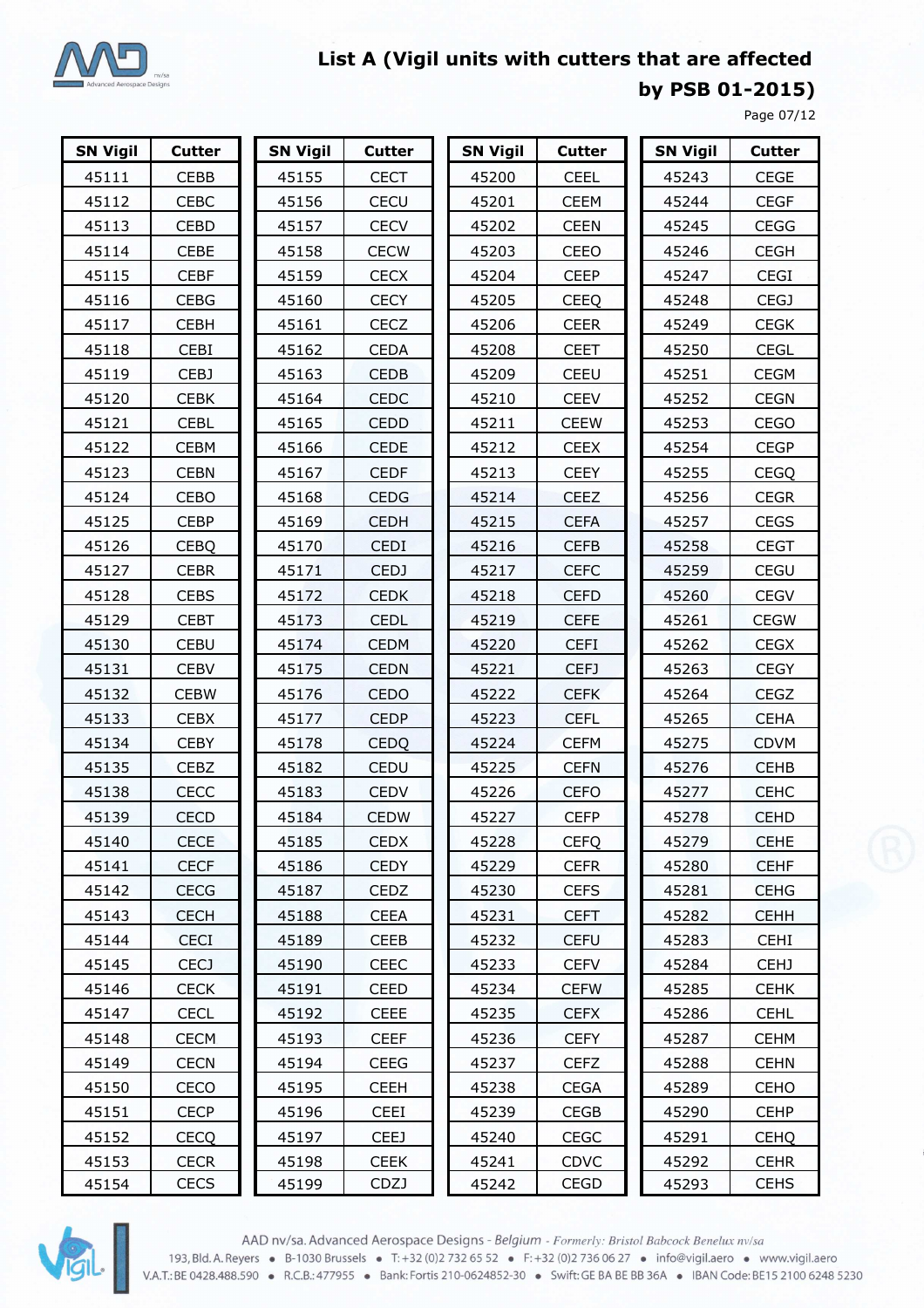

**by PSB 01-2015)**

Page 08/12

| <b>SN Vigil</b> | <b>Cutter</b> | <b>SN Vigil</b> | <b>Cutter</b> | <b>SN Vigil</b> | <b>Cutter</b> | <b>SN Vigil</b> | <b>Cutter</b> |
|-----------------|---------------|-----------------|---------------|-----------------|---------------|-----------------|---------------|
| 45294           | <b>CEHT</b>   | 45344           | <b>CEJQ</b>   | 45386           | <b>CELF</b>   | 45428           | <b>CEMV</b>   |
| 45295           | <b>CEHU</b>   | 45345           | <b>CEJR</b>   | 45387           | <b>CELG</b>   | 45429           | <b>CEMW</b>   |
| 45296           | <b>CEHV</b>   | 45346           | <b>CEJS</b>   | 45388           | <b>CELH</b>   | 45430           | <b>CENG</b>   |
| 45297           | <b>CEHW</b>   | 45347           | <b>CEJT</b>   | 45389           | <b>CELI</b>   | 45431           | <b>CEMY</b>   |
| 45298           | <b>CEHX</b>   | 45348           | <b>CEJU</b>   | 45390           | <b>CELJ</b>   | 45432           | <b>CEMZ</b>   |
| 45299           | <b>CEHY</b>   | 45349           | CEJV          | 45391           | <b>CELK</b>   | 45433           | <b>CENA</b>   |
| 45300           | <b>CEHZ</b>   | 45350           | <b>CEJW</b>   | 45392           | <b>CELL</b>   | 45434           | <b>CENB</b>   |
| 45301           | <b>CEIA</b>   | 45351           | <b>CEJX</b>   | 45393           | <b>CELM</b>   | 45435           | <b>CENC</b>   |
| 45302           | CEIB          | 45352           | <b>CEJY</b>   | 45394           | <b>CELN</b>   | 45436           | <b>CEND</b>   |
| 45303           | <b>CENH</b>   | 45353           | <b>CEJZ</b>   | 45395           | CELO          | 45437           | <b>CENE</b>   |
| 45304           | CEIC          | 45354           | <b>CEKA</b>   | 45396           | <b>CELP</b>   | 45438           | <b>CENF</b>   |
| 45305           | CEID          | 45355           | <b>CEKB</b>   | 45397           | <b>CELQ</b>   | 45439           | <b>CENI</b>   |
| 45306           | <b>CEIE</b>   | 45356           | <b>CEKC</b>   | 45398           | <b>CELR</b>   | 45440           | <b>CENJ</b>   |
| 45307           | <b>CEIF</b>   | 45357           | <b>CEKD</b>   | 45399           | <b>CELS</b>   | 45441           | <b>CENK</b>   |
| 45313           | <b>CEIL</b>   | 45358           | <b>CEKE</b>   | 45400           | <b>CELT</b>   | 45442           | <b>CENL</b>   |
| 45314           | <b>CEIM</b>   | 45359           | <b>CEKF</b>   | 45401           | CELU          | 45444           | <b>CENN</b>   |
| 45315           | <b>CEIN</b>   | 45360           | <b>CEKG</b>   | 45402           | <b>CELV</b>   | 45445           | CENO          |
| 45316           | CEIO          | 45361           | <b>CEKH</b>   | 45403           | <b>CELW</b>   | 45446           | <b>CENP</b>   |
| 45317           | CEIP          | 45362           | <b>CEKI</b>   | 45404           | <b>CELX</b>   | 45447           | <b>CENQ</b>   |
| 45318           | <b>CEIQ</b>   | 45363           | CEKJ          | 45405           | <b>CELY</b>   | 45448           | <b>CENR</b>   |
| 45319           | CEIR          | 45364           | <b>CEKK</b>   | 45406           | <b>CELZ</b>   | 45449           | <b>CENS</b>   |
| 45320           | CEIS          | 45365           | <b>CEKL</b>   | 45407           | <b>CEMA</b>   | 45450           | <b>CENT</b>   |
| 45321           | <b>CEIT</b>   | 45366           | <b>CEKM</b>   | 45408           | <b>CEMB</b>   | 45451           | <b>CENU</b>   |
| 45322           | CEIU          | 45367           | <b>CEKN</b>   | 45409           | <b>CEMC</b>   | 45452           | <b>CENV</b>   |
| 45323           | CEIV          | 45368           | CEKO          | 45410           | <b>CEMD</b>   | 45453           | <b>CENW</b>   |
| 45324           | <b>CEIW</b>   | 45369           | <b>CEKP</b>   | 45411           | <b>CEME</b>   | 45454           | <b>CENX</b>   |
| 45325           | <b>CEIX</b>   | 45370           | <b>CEKQ</b>   | 45412           | <b>CEMF</b>   | 45455           | <b>CENY</b>   |
| 45326           | <b>CEIY</b>   | 45371           | <b>CEKR</b>   | 45413           | <b>CEMG</b>   | 45456           | <b>CENZ</b>   |
| 45327           | <b>CEIZ</b>   | 45372           | <b>CEKS</b>   | 45414           | <b>CEMH</b>   | 45457           | <b>CEOA</b>   |
| 45328           | <b>CEJA</b>   | 45373           | <b>CEKT</b>   | 45415           | <b>CEMI</b>   | 45458           | CEOB          |
| 45329           | <b>CEJB</b>   | 45374           | <b>CEKU</b>   | 45416           | <b>CEMJ</b>   | 45459           | CEOC          |
| 45330           | <b>CEJC</b>   | 45375           | <b>CEKV</b>   | 45417           | <b>CEMK</b>   | 45460           | CEOD          |
| 45331           | <b>CEJD</b>   | 45376           | <b>CEKW</b>   | 45418           | <b>CEML</b>   | 45461           | CEOE          |
| 45332           | <b>CEJE</b>   | 45377           | <b>CEKX</b>   | 45419           | <b>CEMM</b>   | 45462           | <b>CEOF</b>   |
| 45333           | <b>CEJF</b>   | 45378           | <b>CEKY</b>   | 45420           | <b>CEMN</b>   | 45463           | <b>CEOG</b>   |
| 45334           | CEJG.         | 45379           | <b>CEKZ</b>   | 45421           | CEMO          | 45464           | <b>CEOH</b>   |
| 45338           | <b>CEJK</b>   | 45380           | <b>CDZK</b>   | 45422           | <b>CEMP</b>   | 45465           | CEOI          |
| 45339           | <b>CEJL</b>   | 45381           | <b>CELA</b>   | 45423           | <b>CEMQ</b>   | 45466           | CEOJ          |
| 45340           | <b>CEJM</b>   | 45382           | CELB          | 45424           | <b>CEMR</b>   | 45467           | <b>CEOK</b>   |
| 45341           | <b>CEJN</b>   | 45383           | <b>CELC</b>   | 45425           | <b>CEMS</b>   | 45468           | <b>CEOL</b>   |
| 45342           | <b>CEJO</b>   | 45384           | <b>CELD</b>   | 45426           | <b>CEMT</b>   | 45469           | CEOM          |
| 45343           | <b>CEJP</b>   | 45385           | <b>CELE</b>   | 45427           | <b>CEMU</b>   | 45470           | <b>CEON</b>   |



AAD nv/sa. Advanced Aerospace Designs - Belgium - Formerly: Bristol Babcock Benelux nv/sa 193, Bld. A. Reyers • B-1030 Brussels • T: +32 (0)2 732 65 52 • F: +32 (0)2 736 06 27 • info@vigil.aero • www.vigil.aero V.A.T.: BE 0428.488.590 · R.C.B.: 477955 · Bank: Fortis 210-0624852-30 · Swift: GE BA BE BB 36A · IBAN Code: BE15 2100 6248 5230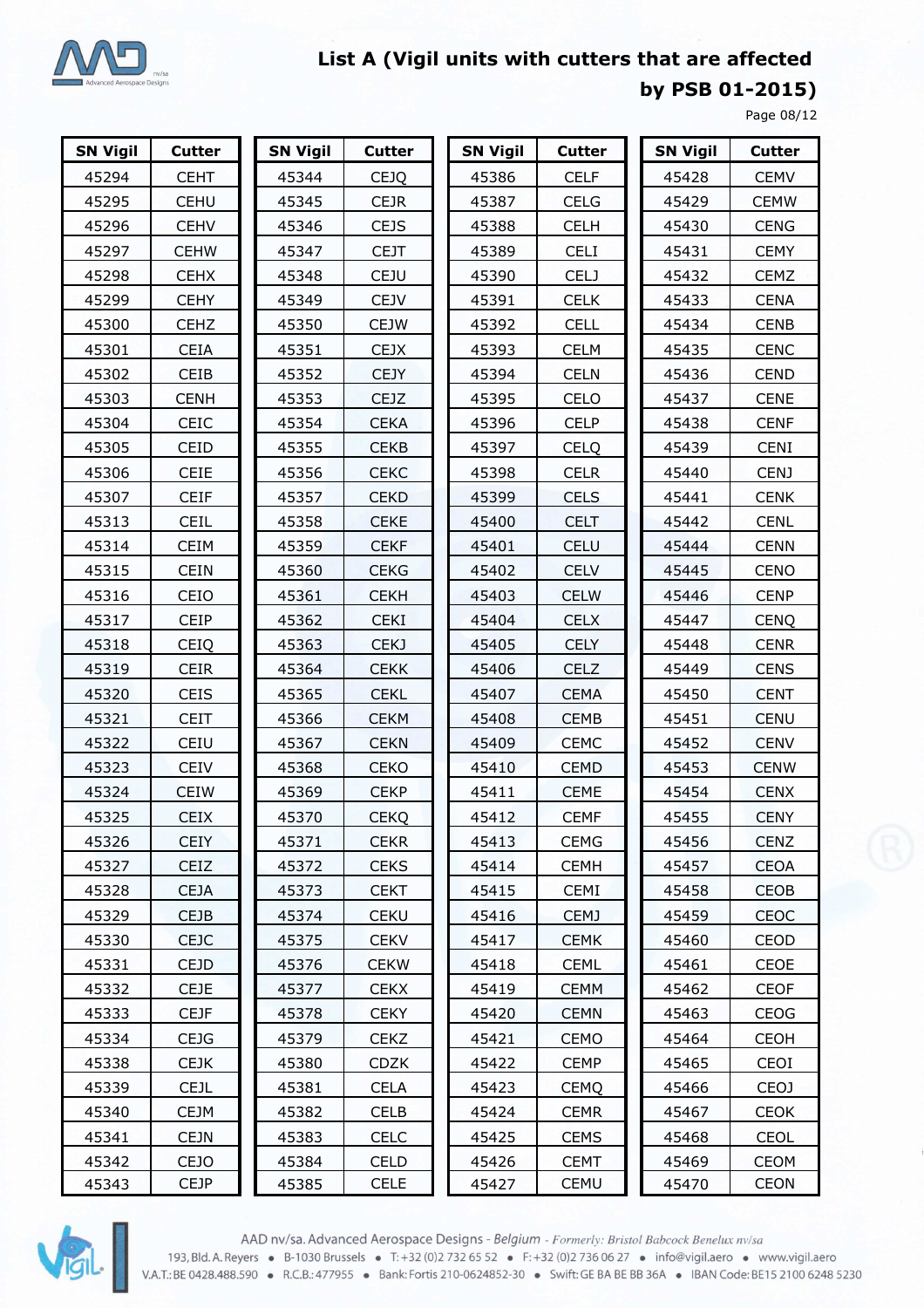

**by PSB 01-2015)**

Page 09/12

| <b>SN Vigil</b> | <b>Cutter</b> | <b>SN Vigil</b> | <b>Cutter</b> | <b>SN Vigil</b> | <b>Cutter</b> | <b>SN Vigil</b> | <b>Cutter</b> |
|-----------------|---------------|-----------------|---------------|-----------------|---------------|-----------------|---------------|
| 45471           | <b>CEOO</b>   | 45518           | <b>CEQS</b>   | 45571           | <b>CESS</b>   | 45613           | <b>CEUI</b>   |
| 45472           | <b>CEOP</b>   | 45519           | <b>CEQT</b>   | 45572           | <b>CEST</b>   | 45614           | <b>CEUJ</b>   |
| 45474           | <b>CEOR</b>   | 45520           | CEQU          | 45573           | CESU          | 45615           | <b>CEUK</b>   |
| 45475           | CEOS          | 45521           | CEQV          | 45574           | <b>CESV</b>   | 45616           | <b>CEUL</b>   |
| 45476           | CEOT          | 45522           | <b>CEQW</b>   | 45575           | <b>CESW</b>   | 45617           | <b>CEUM</b>   |
| 45477           | CEOU          | 45523           | <b>CEQX</b>   | 45576           | <b>CESX</b>   | 45618           | <b>CEUN</b>   |
| 45478           | CEOV          | 45524           | <b>CEQY</b>   | 45577           | <b>CESY</b>   | 45619           | CEUO          |
| 45479           | <b>CEOW</b>   | 45525           | <b>CEQZ</b>   | 45578           | <b>CESZ</b>   | 45620           | <b>CEUP</b>   |
| 45482           | CEOZ          | 45526           | <b>CERA</b>   | 45579           | <b>CETA</b>   | 45621           | <b>CEUQ</b>   |
| 45483           | <b>CEPA</b>   | 45527           | <b>CERB</b>   | 45580           | <b>CETB</b>   | 45622           | <b>CEUR</b>   |
| 45484           | <b>CEPB</b>   | 45528           | <b>CERC</b>   | 45581           | <b>CETC</b>   | 45623           | <b>CEUS</b>   |
| 45485           | <b>CEPC</b>   | 45529           | <b>CERD</b>   | 45582           | <b>CETD</b>   | 45624           | <b>CEUT</b>   |
| 45486           | <b>CEPD</b>   | 45530           | <b>CERE</b>   | 45583           | <b>CETE</b>   | 45625           | CEUU          |
| 45487           | <b>CEPE</b>   | 45531           | <b>CERF</b>   | 45584           | <b>CETF</b>   | 45626           | <b>CEUV</b>   |
| 45488           | <b>CEPF</b>   | 45532           | <b>CERG</b>   | 45585           | <b>CETG</b>   | 45627           | <b>CEUW</b>   |
| 45489           | <b>CEPG</b>   | 45533           | <b>CERH</b>   | 45586           | <b>CETH</b>   | 45628           | <b>CEUX</b>   |
| 45490           | <b>CEPH</b>   | 45534           | <b>CERI</b>   | 45587           | <b>CETI</b>   | 45629           | <b>CEUY</b>   |
| 45491           | <b>CEPI</b>   | 45535           | <b>CERJ</b>   | 45588           | <b>CETJ</b>   | 45630           | CEUZ          |
| 45492           | CEPJ          | 45536           | <b>CERK</b>   | 45589           | <b>CETK</b>   | 45631           | <b>CEVA</b>   |
| 45493           | <b>CEPK</b>   | 45537           | CERL          | 45590           | <b>CETL</b>   | 45632           | <b>CEVB</b>   |
| 45495           | <b>CEPL</b>   | 45538           | <b>CERM</b>   | 45591           | <b>CETM</b>   | 45633           | <b>CEVC</b>   |
| 45496           | <b>CEPM</b>   | 45539           | <b>CERN</b>   | 45592           | <b>CETN</b>   | 45634           | <b>CEVD</b>   |
| 45497           | <b>CEPN</b>   | 45540           | <b>CERO</b>   | 45593           | <b>CETO</b>   | 45635           | <b>CEVE</b>   |
| 45498           | <b>CEPO</b>   | 45541           | <b>CERP</b>   | 45594           | <b>CETP</b>   | 45636           | <b>CEVF</b>   |
| 45499           | <b>CEPP</b>   | 45542           | <b>CERQ</b>   | 45595           | <b>CETQ</b>   | 45637           | <b>CEVG</b>   |
| 45500           | <b>CEPQ</b>   | 45543           | <b>CERR</b>   | 45596           | <b>CETR</b>   | 45638           | <b>CEVH</b>   |
| 45501           | <b>CEPR</b>   | 45544           | <b>CERS</b>   | 45597           | <b>CETS</b>   | 45639           | <b>CEVI</b>   |
| 45502           | <b>CEPS</b>   | 45545           | <b>CERT</b>   | 45598           | <b>CETT</b>   | 45640           | <b>CEVJ</b>   |
| 45503           | <b>CEPT</b>   | 45546           | <b>CERU</b>   | 45599           | <b>CETU</b>   | 45641           | <b>CEVK</b>   |
| 45504           | <b>CEPU</b>   | 45548           | <b>CERV</b>   | 45600           | <b>CETV</b>   | 45642           | <b>CEVL</b>   |
| 45505           | <b>CEPV</b>   | 45549           | <b>CERW</b>   | 45601           | <b>CETW</b>   | 45643           | <b>CEVM</b>   |
| 45506           | <b>CEPW</b>   | 45550           | <b>CERX</b>   | 45602           | <b>CETX</b>   | 45644           | <b>CEVN</b>   |
| 45507           | <b>CEPX</b>   | 45551           | <b>CERY</b>   | 45603           | <b>CETY</b>   | 45645           | CEVO          |
| 45508           | <b>CEPY</b>   | 45552           | <b>CERZ</b>   | 45604           | <b>CETZ</b>   | 45646           | <b>CEVP</b>   |
| 45509           | <b>CEPZ</b>   | 45563           | <b>CESK</b>   | 45605           | <b>CEUA</b>   | 45647           | <b>CEVQ</b>   |
| 45510           | <b>CEQA</b>   | 45564           | <b>CESL</b>   | 45606           | <b>CEUB</b>   | 45648           | <b>CEVR</b>   |
| 45511           | <b>CEQL</b>   | 45565           | <b>CESM</b>   | 45607           | <b>CEUC</b>   | 45649           | CEZM          |
| 45512           | <b>CEQM</b>   | 45566           | <b>CESN</b>   | 45608           | <b>CEUD</b>   | 45650           | <b>CEVT</b>   |
| 45514           | CEQO          | 45567           | CESO          | 45609           | <b>CEUE</b>   | 45651           | <b>CEVU</b>   |
| 45515           | <b>CEQP</b>   | 45568           | <b>CESP</b>   | 45610           | <b>CEUF</b>   | 45652           | <b>CEVV</b>   |
| 45516           | <b>CEQQ</b>   | 45569           | <b>CESQ</b>   | 45611           | <b>CEUG</b>   | 45653           | <b>CEVW</b>   |
| 45517           | <b>CEQR</b>   | 45570           | <b>CESR</b>   | 45612           | <b>CEUH</b>   | 45654           | <b>CEVX</b>   |



AAD nv/sa. Advanced Aerospace Designs - Belgium - Formerly: Bristol Babcock Benelux nv/sa 193, Bld. A. Reyers • B-1030 Brussels • T: +32 (0) 2732 65 52 • F: +32 (0) 2736 06 27 • info@vigil.aero • www.vigil.aero<br>V.A.T.: BE 0428.488.590 • R.C.B.: 477955 • Bank: Fortis 210-0624852-30 • Swift: GE BA BE BB 36A • IBA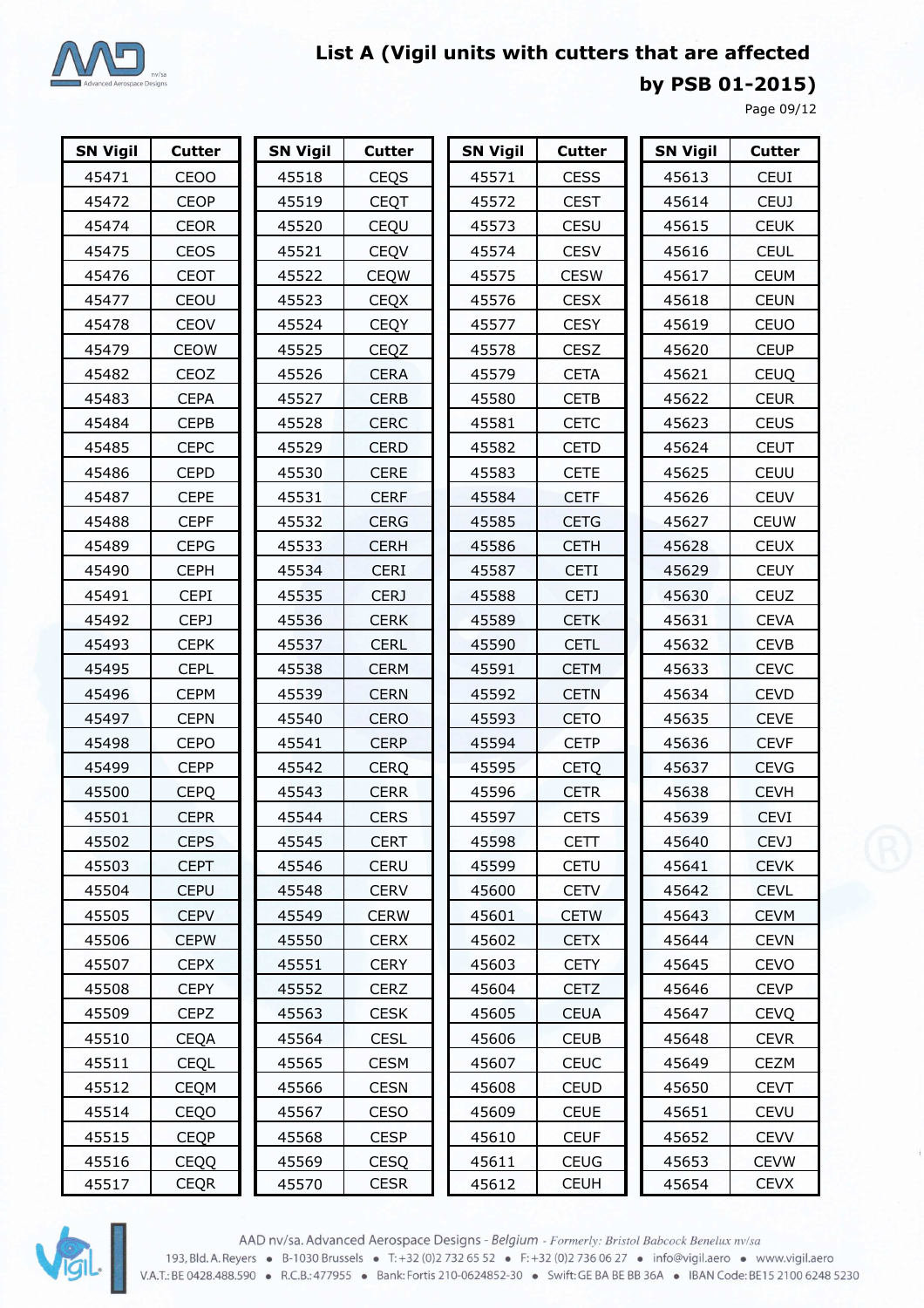

**by PSB 01-2015)**

Page 10/12

| <b>SN Vigil</b> | <b>Cutter</b> | <b>SN Vigil</b> | <b>Cutter</b> | <b>SN Vigil</b> | <b>Cutter</b> | <b>SN Vigil</b> | <b>Cutter</b> |
|-----------------|---------------|-----------------|---------------|-----------------|---------------|-----------------|---------------|
| 45655           | <b>CEZN</b>   | 45697           | <b>CEYA</b>   | 45741           | <b>CEZW</b>   | 45792           | CFBJ          |
| 45656           | <b>CEVZ</b>   | 45698           | <b>CEYB</b>   | 45742           | <b>CEZX</b>   | 45793           | <b>CFBK</b>   |
| 45657           | CEZO          | 45699           | <b>CEYC</b>   | 45743           | <b>CEZY</b>   | 45794           | <b>CFBL</b>   |
| 45658           | <b>CEWB</b>   | 45700           | <b>CEYD</b>   | 45744           | CEZZ          | 45795           | <b>CFBM</b>   |
| 45659           | <b>CEWC</b>   | 45701           | <b>CEYE</b>   | 45745           | <b>CFAA</b>   | 45796           | <b>CFBN</b>   |
| 45660           | <b>CEWD</b>   | 45702           | <b>CEYF</b>   | 45746           | <b>CFAB</b>   | 45797           | <b>CFBO</b>   |
| 45661           | <b>CEWE</b>   | 45703           | <b>CEYG</b>   | 45747           | <b>CFAC</b>   | 45798           | <b>CFBQ</b>   |
| 45662           | <b>CEWF</b>   | 45704           | <b>CEYH</b>   | 45748           | <b>CFAD</b>   | 45799           | <b>CFBR</b>   |
| 45663           | <b>CEWG</b>   | 45705           | <b>CEYI</b>   | 45749           | <b>CFAE</b>   | 45800           | <b>CFBS</b>   |
| 45664           | <b>CEWH</b>   | 45706           | <b>CEYJ</b>   | 45750           | <b>CFAF</b>   | 45801           | <b>CFBT</b>   |
| 45665           | <b>CEWI</b>   | 45707           | <b>CEYK</b>   | 45751           | <b>CFAG</b>   | 45802           | <b>CFBU</b>   |
| 45666           | <b>CEWJ</b>   | 45708           | <b>CEXB</b>   | 45752           | <b>CFAH</b>   | 45803           | <b>CFBV</b>   |
| 45667           | <b>CEWK</b>   | 45709           | <b>CEXC</b>   | 45753           | <b>CFAI</b>   | 45804           | <b>CFBW</b>   |
| 45668           | <b>CEWL</b>   | 45710           | <b>CEYL</b>   | 45754           | <b>CFAJ</b>   | 45805           | <b>CFBX</b>   |
| 45669           | <b>CEWM</b>   | 45711           | <b>CEYM</b>   | 45755           | <b>CFAK</b>   | 45806           | <b>CFBY</b>   |
| 45670           | <b>CEWN</b>   | 45712           | <b>CEYN</b>   | 45756           | <b>CFAL</b>   | 45807           | <b>CFBZ</b>   |
| 45671           | CEWO          | 45713           | <b>CEYO</b>   | 45757           | <b>CFAM</b>   | 45808           | <b>CFCA</b>   |
| 45672           | <b>CEWP</b>   | 45714           | <b>CEYP</b>   | 45758           | <b>CFAN</b>   | 45809           | <b>CFCB</b>   |
| 45673           | <b>CEWQ</b>   | 45715           | <b>CEYQ</b>   | 45759           | <b>CFAO</b>   | 45810           | <b>CFCC</b>   |
| 45674           | <b>CEWR</b>   | 45716           | <b>CEYR</b>   | 45760           | <b>CFAP</b>   | 45811           | <b>CFCD</b>   |
| 45675           | <b>CEWS</b>   | 45718           | <b>CEYT</b>   | 45761           | <b>CFAQ</b>   | 45812           | <b>CFCE</b>   |
| 45676           | <b>CEWT</b>   | 45719           | <b>CEYU</b>   | 45762           | <b>CFAR</b>   | 45813           | <b>CFCF</b>   |
| 45677           | <b>CEWU</b>   | 45720           | <b>CEYV</b>   | 45763           | <b>CFAS</b>   | 45814           | <b>CFCG</b>   |
| 45678           | <b>CEWV</b>   | 45721           | <b>CEYW</b>   | 45764           | <b>CFAT</b>   | 45815           | <b>CFCH</b>   |
| 45679           | <b>CEWW</b>   | 45723           | <b>CEYY</b>   | 45765           | CFAU          | 45816           | <b>CFCI</b>   |
| 45680           | <b>CEWX</b>   | 45724           | CEYZ          | 45766           | <b>CFAV</b>   | 45817           | <b>CFCJ</b>   |
| 45681           | <b>CEWY</b>   | 45725           | <b>CEZA</b>   | 45767           | <b>CFAW</b>   | 45818           | <b>CFCK</b>   |
| 45682           | <b>CEWZ</b>   | 45726           | CEZB          | 45768           | <b>CFAX</b>   | 45819           | <b>CFCL</b>   |
| 45683           | <b>CEXA</b>   | 45727           | <b>CEZC</b>   | 45769           | <b>CFAY</b>   | 45820           | <b>CFCM</b>   |
| 45684           | <b>CEXN</b>   | 45728           | CEZD          | 45770           | <b>CEXD</b>   | 45821           | <b>CFCN</b>   |
| 45685           | <b>CEXO</b>   | 45729           | CEZE          | 45771           | <b>CEXE</b>   | 45822           | <b>CFCO</b>   |
| 45686           | <b>CEXP</b>   | 45730           | <b>CEZF</b>   | 45772           | <b>CEXF</b>   | 45823           | <b>CFCP</b>   |
| 45687           | <b>CEXQ</b>   | 45731           | <b>CEZG</b>   | 45780           | <b>CEZQ</b>   | 45824           | <b>CFCQ</b>   |
| 45688           | <b>CEXR</b>   | 45732           | <b>CEZH</b>   | 45781           | <b>CFAZ</b>   | 45825           | <b>CFCR</b>   |
| 45689           | <b>CEXS</b>   | 45733           | CEZI          | 45782           | <b>CFBP</b>   | 45826           | <b>CFCS</b>   |
| 45690           | CEXT.         | 45734           | CEZJ          | 45783           | <b>CFBA</b>   | 45827           | <b>CFCT</b>   |
| 45691           | <b>CEXU</b>   | 45735           | <b>CEZK</b>   | 45784           | <b>CFBB</b>   | 45828           | <b>CFCU</b>   |
| 45692           | <b>CEXV</b>   | 45736           | <b>CEZR</b>   | 45785           | <b>CFBC</b>   | 45829           | <b>CFCV</b>   |
| 45693           | <b>CEXW</b>   | 45737           | CEZS          | 45786           | <b>CFBD</b>   | 45830           | <b>CFCW</b>   |
| 45694           | <b>CEXX</b>   | 45738           | <b>CEZT</b>   | 45787           | <b>CFBE</b>   | 45831           | <b>CFCX</b>   |
| 45695           | <b>CEXY</b>   | 45739           | CEZU          | 45788           | <b>CFBF</b>   | 45832           | <b>CFCY</b>   |
| 45696           | CEXZ          | 45740           | <b>CEZV</b>   | 45789           | <b>CFBG</b>   | 45833           | <b>CFCZ</b>   |



AAD nv/sa. Advanced Aerospace Designs - Belgium - Formerly: Bristol Babcock Benelux nv/sa 193, Bld. A. Reyers • B-1030 Brussels • T: +32 (0)2 732 65 52 • F: +32 (0)2 736 06 27 • info@vigil.aero • www.vigil.aero V.A.T.: BE 0428.488.590 · R.C.B.: 477955 · Bank: Fortis 210-0624852-30 · Swift: GE BA BE BB 36A · IBAN Code: BE15 2100 6248 5230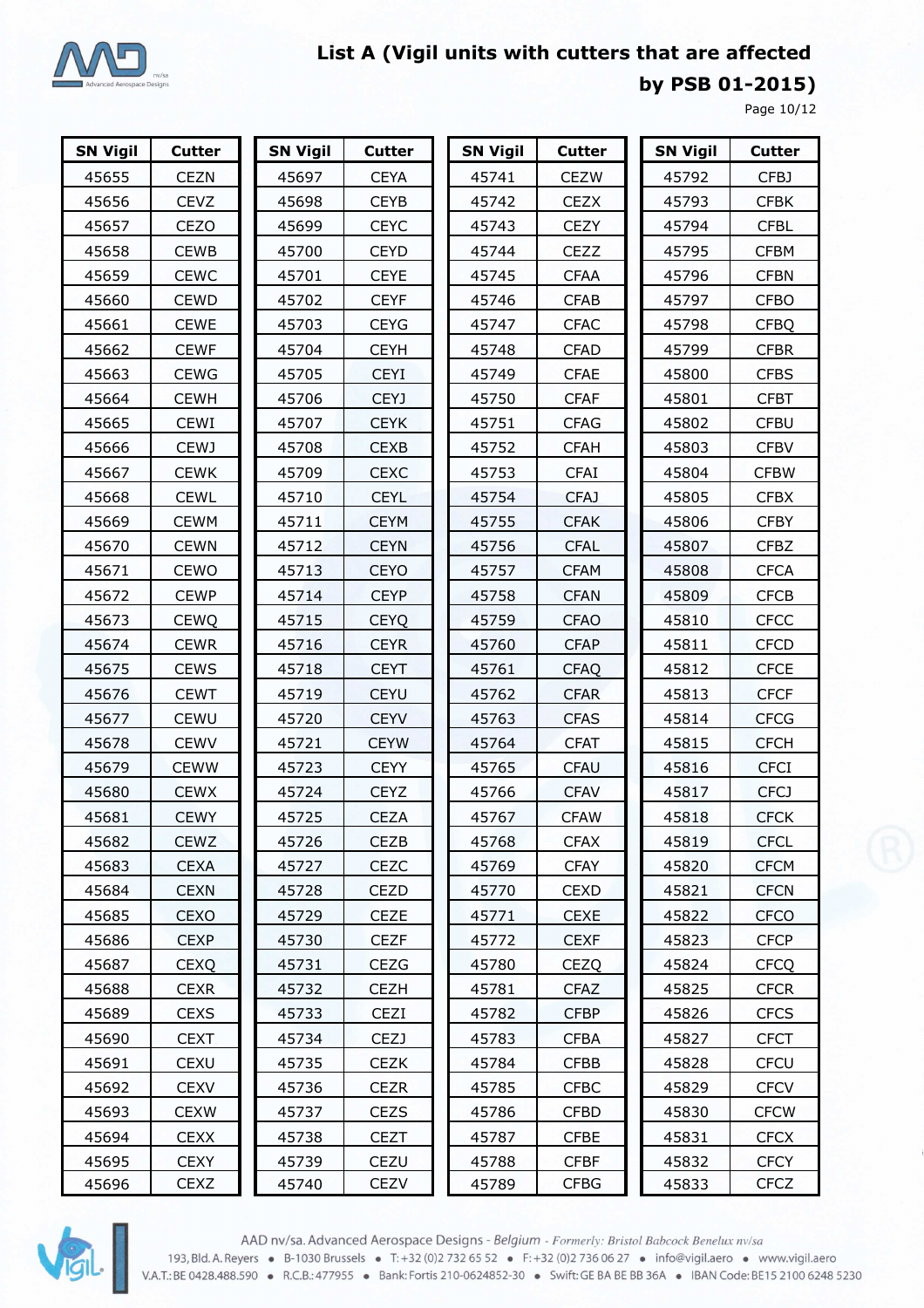

**by PSB 01-2015)**

Page 11/12

| <b>SN Vigil</b> | <b>Cutter</b> | <b>SN Vigil</b> | <b>Cutter</b> | <b>SN Vigil</b> | <b>Cutter</b> | <b>SN Vigil</b> | <b>Cutter</b> |
|-----------------|---------------|-----------------|---------------|-----------------|---------------|-----------------|---------------|
| 45834           | <b>CFDA</b>   | 45889           | <b>CFFT</b>   | 45946           | <b>CFHI</b>   | 45988           | <b>CFIY</b>   |
| 45835           | <b>CFDB</b>   | 45890           | <b>CFFU</b>   | 45947           | CFHJ          | 45989           | <b>CFIZ</b>   |
| 45836           | <b>CFDC</b>   | 45891           | <b>CFFV</b>   | 45948           | <b>CFHK</b>   | 45990           | <b>CFJA</b>   |
| 45837           | <b>CFDD</b>   | 45892           | <b>CFFW</b>   | 45949           | <b>CFHL</b>   | 45991           | <b>CFJB</b>   |
| 45838           | <b>CFDE</b>   | 45893           | <b>CFFX</b>   | 45950           | <b>CFHM</b>   | 45992           | <b>CFJC</b>   |
| 45839           | <b>CFDF</b>   | 45894           | <b>CFFY</b>   | 45951           | <b>CFHN</b>   | 45993           | <b>CFJD</b>   |
| 45840           | <b>CFDG</b>   | 45895           | <b>CFFZ</b>   | 45952           | <b>CFHO</b>   | 45994           | <b>CFJE</b>   |
| 45841           | <b>CFDH</b>   | 45896           | <b>CFGA</b>   | 45953           | <b>CFHP</b>   | 45995           | <b>CFJF</b>   |
| 45842           | <b>CFDI</b>   | 45897           | <b>CFGB</b>   | 45954           | <b>CFHQ</b>   | 45996           | <b>CFJG</b>   |
| 45843           | <b>CFDJ</b>   | 45898           | <b>CFGC</b>   | 45955           | <b>CFHR</b>   | 45997           | <b>CFJH</b>   |
| 45844           | <b>CFDK</b>   | 45913           | <b>CFEV</b>   | 45956           | <b>CFHS</b>   | 45999           | <b>CFJJ</b>   |
| 45845           | <b>CFDL</b>   | 45914           | <b>CFEW</b>   | 45957           | <b>CFHT</b>   | 46000           | <b>CFJK</b>   |
| 45846           | <b>CFDM</b>   | 45915           | <b>CFGD</b>   | 45958           | CFHU          | 46001           | <b>CFJL</b>   |
| 45859           | <b>CFDZ</b>   | 45916           | <b>CFGE</b>   | 45959           | <b>CFHV</b>   | 46002           | <b>CFJM</b>   |
| 45860           | <b>CFEA</b>   | 45917           | <b>CFGF</b>   | 45960           | <b>CFHW</b>   | 46003           | <b>CFJN</b>   |
| 45861           | <b>CFEB</b>   | 45918           | <b>CFGG</b>   | 45961           | <b>CFHX</b>   | 46004           | <b>CFJO</b>   |
| 45862           | <b>CFEC</b>   | 45919           | <b>CFGH</b>   | 45962           | <b>CFHY</b>   | 46005           | <b>CFJP</b>   |
| 45863           | <b>CFED</b>   | 45920           | <b>CFGI</b>   | 45963           | <b>CFHZ</b>   | 46006           | <b>CFJQ</b>   |
| 45864           | <b>CFEE</b>   | 45921           | CFGJ          | 45964           | <b>CFIA</b>   | 46007           | <b>CFJR</b>   |
| 45865           | <b>CFEF</b>   | 45922           | <b>CFGK</b>   | 45965           | <b>CFIB</b>   | 46008           | <b>CFJS</b>   |
| 45866           | <b>CFEG</b>   | 45924           | <b>CFGM</b>   | 45966           | <b>CFIC</b>   | 46009           | <b>CFJT</b>   |
| 45867           | <b>CFEX</b>   | 45925           | <b>CFGN</b>   | 45967           | <b>CFID</b>   | 46010           | <b>CFJU</b>   |
| 45868           | <b>CFEY</b>   | 45926           | <b>CFGO</b>   | 45968           | <b>CFIE</b>   | 46011           | <b>CFJV</b>   |
| 45869           | <b>CFEZ</b>   | 45927           | <b>CFGP</b>   | 45969           | <b>CFIF</b>   | 46013           | <b>CFJW</b>   |
| 45870           | <b>CFFA</b>   | 45928           | <b>CFGQ</b>   | 45970           | <b>CFIG</b>   | 46014           | <b>CFJX</b>   |
| 45871           | <b>CFFB</b>   | 45929           | <b>CFGR</b>   | 45971           | <b>CFIH</b>   | 46015           | <b>CFKR</b>   |
| 45872           | <b>CFFC</b>   | 45930           | <b>CFGS</b>   | 45972           | <b>CFII</b>   | 46016           | <b>CFJZ</b>   |
| 45873           | <b>CFFD</b>   | 45931           | <b>CFGT</b>   | 45973           | <b>CFIJ</b>   | 46017           | <b>CFKA</b>   |
| 45874           | <b>CFFE</b>   | 45932           | <b>CFGU</b>   | 45974           | <b>CFIK</b>   | 46018           | <b>CFKB</b>   |
| 45875           | <b>CFFF</b>   | 45933           | <b>CFGV</b>   | 45975           | <b>CFIL</b>   | 46019           | <b>CFKC</b>   |
| 45876           | <b>CFFG</b>   | 45934           | <b>CFGW</b>   | 45976           | <b>CFIM</b>   | 46020           | <b>CFKD</b>   |
| 45877           | <b>CFFH</b>   | 45935           | <b>CFGX</b>   | 45977           | <b>CFIN</b>   | 46021           | <b>CFKE</b>   |
| 45878           | <b>CFFI</b>   | 45936           | <b>CFGY</b>   | 45978           | CFIO          | 46022           | <b>CFKF</b>   |
| 45879           | CFFJ          | 45937           | <b>CFGZ</b>   | 45979           | <b>CFIP</b>   | 46023           | <b>CFKG</b>   |
| 45881           | <b>CFFL</b>   | 45938           | <b>CFHA</b>   | 45980           | <b>CFIQ</b>   | 46024           | <b>CFKH</b>   |
| 45882           | <b>CFFM</b>   | 45939           | <b>CFHB</b>   | 45981           | <b>CFIR</b>   | 46025           | <b>CFKI</b>   |
| 45883           | <b>CFFN</b>   | 45940           | <b>CFHC</b>   | 45982           | <b>CFIS</b>   | 46026           | CFKJ          |
| 45884           | <b>CFFO</b>   | 45941           | <b>CFHD</b>   | 45983           | <b>CFIT</b>   | 46027           | <b>CFKK</b>   |
| 45885           | <b>CFFP</b>   | 45942           | <b>CFHE</b>   | 45984           | CFIU          | 46028           | <b>CFKL</b>   |
| 45886           | <b>CFFQ</b>   | 45943           | <b>CFHF</b>   | 45985           | <b>CFIV</b>   | 46029           | <b>CFKM</b>   |
| 45887           | <b>CFFR</b>   | 45944           | <b>CFHG</b>   | 45986           | <b>CFIW</b>   | 46030           | <b>CFKN</b>   |
| 45888           | <b>CFFS</b>   | 45945           | <b>CFHH</b>   | 45987           | <b>CFIX</b>   | 46031           | <b>CFKO</b>   |



AAD nv/sa. Advanced Aerospace Designs - Belgium - Formerly: Bristol Babcock Benelux nv/sa 193, Bld. A. Reyers • B-1030 Brussels • T: +32 (0)2 732 65 52 • F: +32 (0)2 736 06 27 • info@vigil.aero • www.vigil.aero<br>V.A.T.: BE 0428.488.590 • R.C.B.: 477955 • Bank: Fortis 210-0624852-30 • Swift: GE BA BE BB 36A • IBA